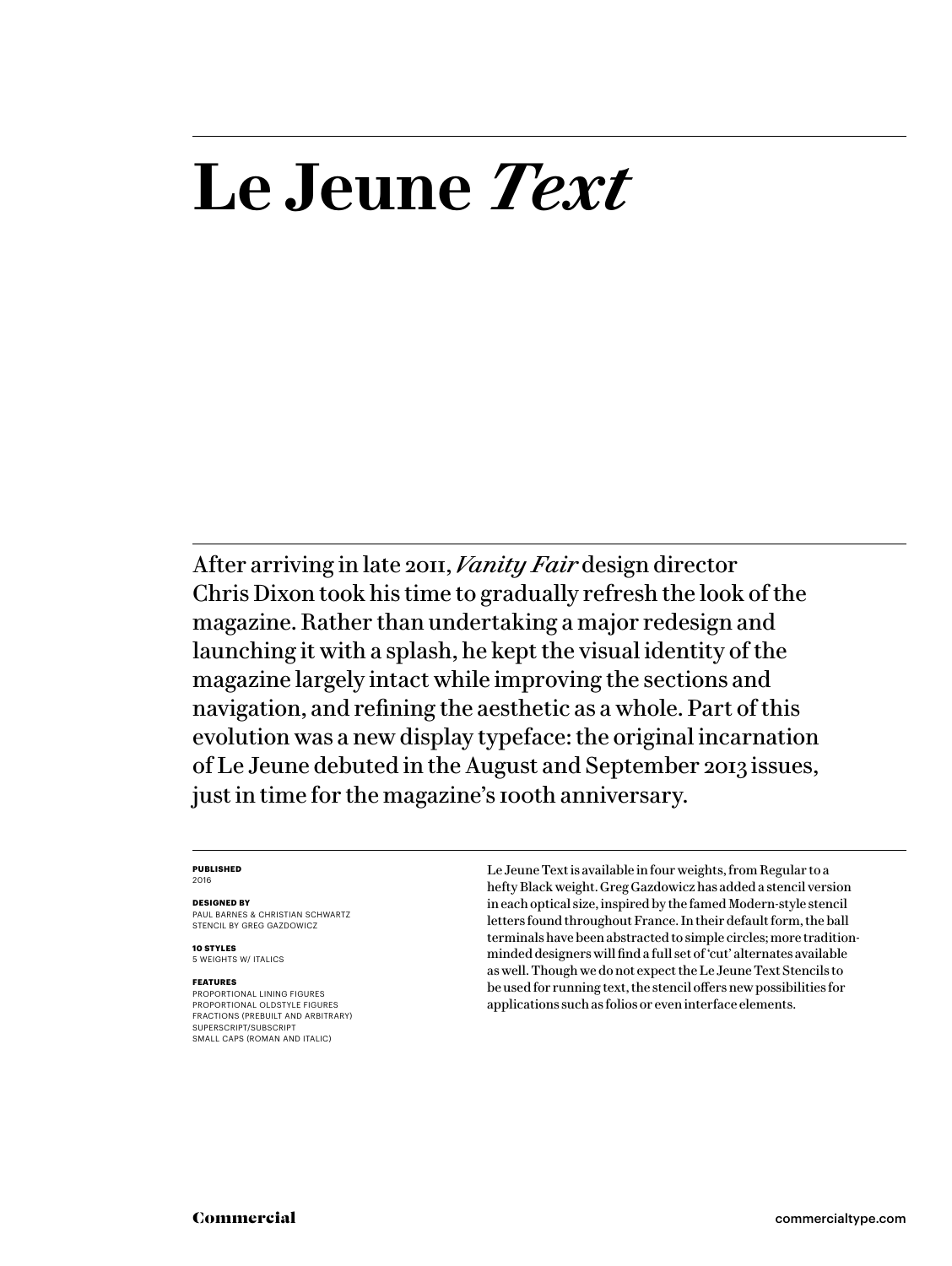Le Jeune Text Regular *Le Jeune Text Regular Italic* **Le Jeune Text Semibold** *Le Jeune Text Semibold Italic* **Le Jeune Text Bold** *Le Jeune Text Bold Italic* Le Jeune Text Black *Le Jeune Text Black Italic* Le Jeune Text Stencil *Le Jeune Text Stencil Italic*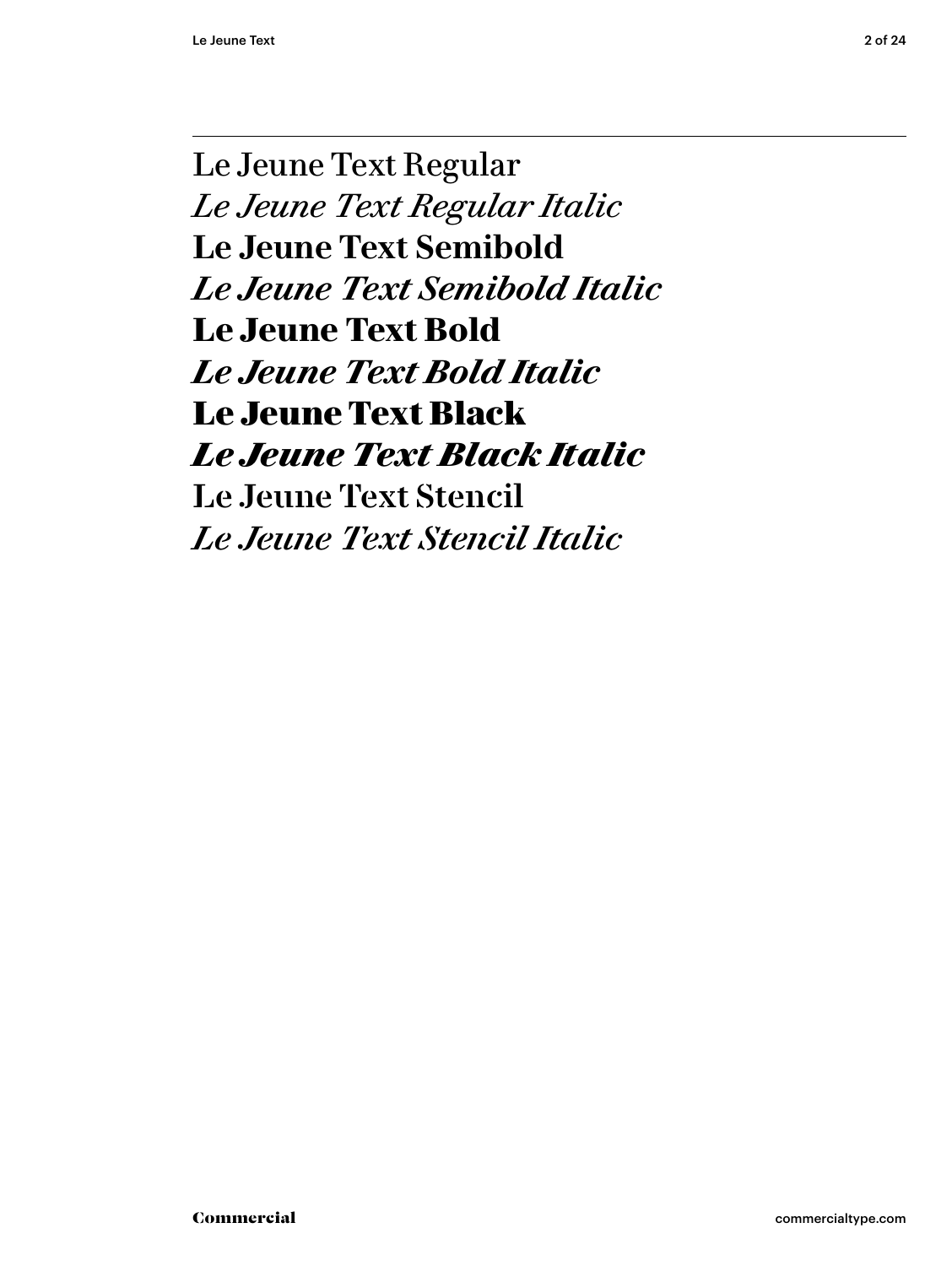| TEXT, 8-18 PT           | THE ENGLISH EAST INDIA COMPANY was established in 1600 and granted a Royal Charter<br>by Queen Elizabeth. In their first four voyages in which they<br>fitted out for India, their central provinces were for<br>cotton, silk, and opium. In 1648 they banded |  |  |  |  |
|-------------------------|---------------------------------------------------------------------------------------------------------------------------------------------------------------------------------------------------------------------------------------------------------------|--|--|--|--|
| DECK, 18 - 40 PT        | Even after several mishaps some by way of<br>The malice of the Dutch East India Co<br>And through other calamities they<br><b>CARRIED ON FOR DECADES</b>                                                                                                      |  |  |  |  |
| <b>POSTER, 40-96 PT</b> | Successful trade<br>nfirmed<br>$\Omega$                                                                                                                                                                                                                       |  |  |  |  |
| HAIRLINE, 100 PT+       | <b>VIII VIII</b>                                                                                                                                                                                                                                              |  |  |  |  |
|                         | RUV                                                                                                                                                                                                                                                           |  |  |  |  |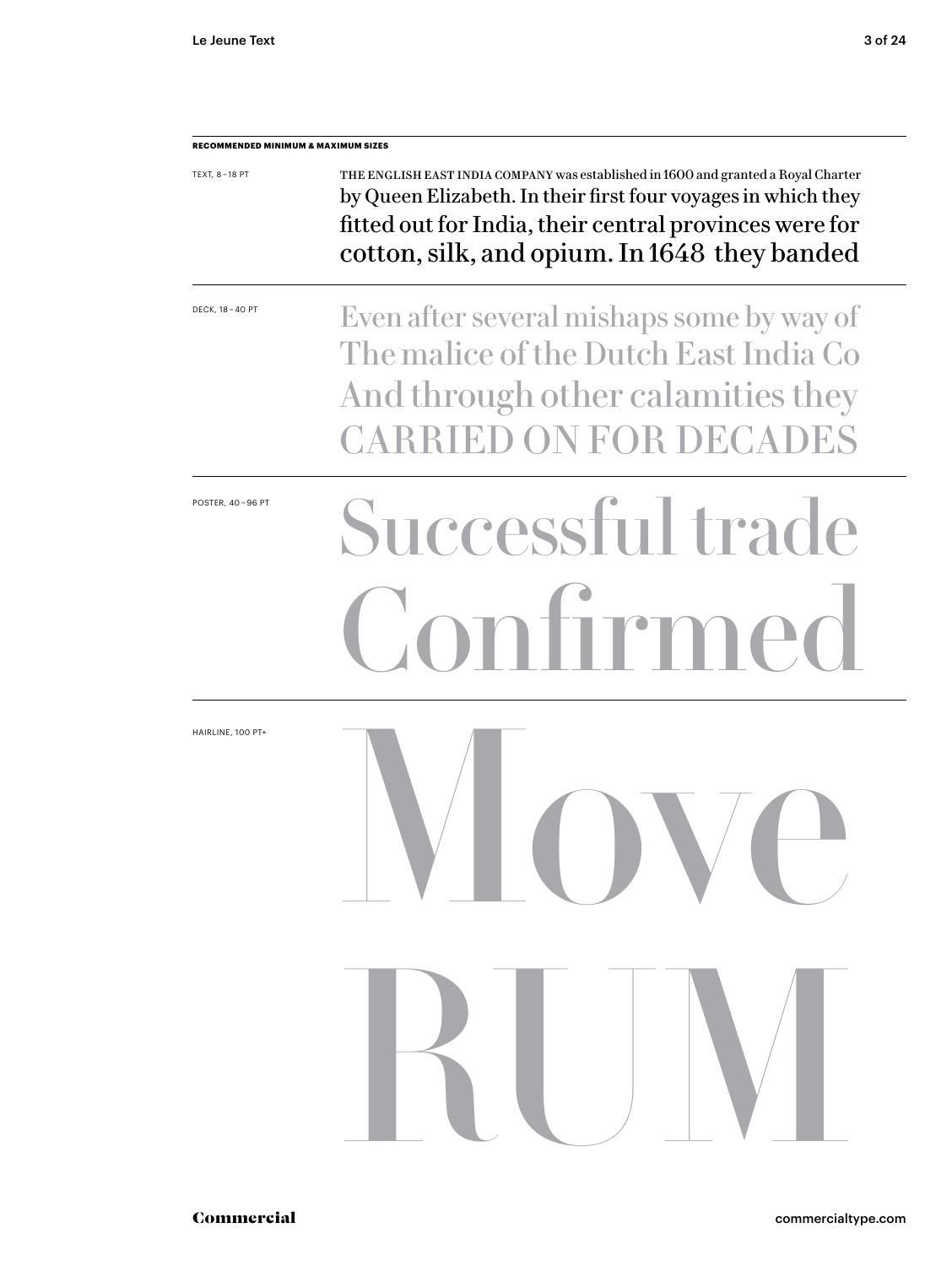IN 1971 IS 3.142 HECTARE DOOR DE RIJKSOVERHEID Un año más tarde, en 1989, volvió a proclamarse campeón *REFERENCES CHOPIN 'S PRÉLUDES & DANCE HALL Convoqué un congrès pour inviter les 70.000 adhérents*

LE JEUNE TEXT REGULAR, REGULAR ITALIC, 16 PT

**EXPLICITLY EXCLUDED IDEAS OF AN AESTHETIC Technical issues paralyzing New York Stock Exchange** *DÂNSUL VA SUSȚINE UN MECI VERBAL ȘI AMICAL Az együttes átlagosan évente tizenkét lemezt adott ki* LE JEUNE TEXT SEMIBOLD, SEMIBOLD ITALIC, 16 PT

**TRA I FINALISTI C'È ANCHE UN 1 ANNI ITALIANO Zeigt besonders große Künstlern und Vorbereitung** *PARA FESTAS MILÃO, PARA AMORES LUSITÂNIA Placerede forskellige objekter på følsomt fotopapir* LE JEUNE TEXT BOLD, BOLD ITALIC, 16 PT [ALTERNATE K g k]

BOÐIÐ ER UPP Á TÓNLIST OG ÝMISLEGT ANNAÐ Çocuklarımız okuma beceri konusunda ise 17 ülke *11 SUB-SAHARAN AFRICAN (MUSICAL) METERS Energy alternatives swiftly crystallized change*

LE JEUNE TEXT BLACK, BLACK ITALIC, 16 PT [THIN PARENTHESIS, ALTERNATE 1, ITALIC C v w z]

O MUSICÓLOGO TAMBÉM ANALISA AS QUESTÕES It was during her time spent with the Section d'Or that *IT GAVE RISE TO HIS 24 PRINCIPAL DISCIPLINES Un graphiste, urbaniste, écrivain & homme de lettres*

LE JEUNE TEXT STENCIL, STENCIL ITALIC, 16 PT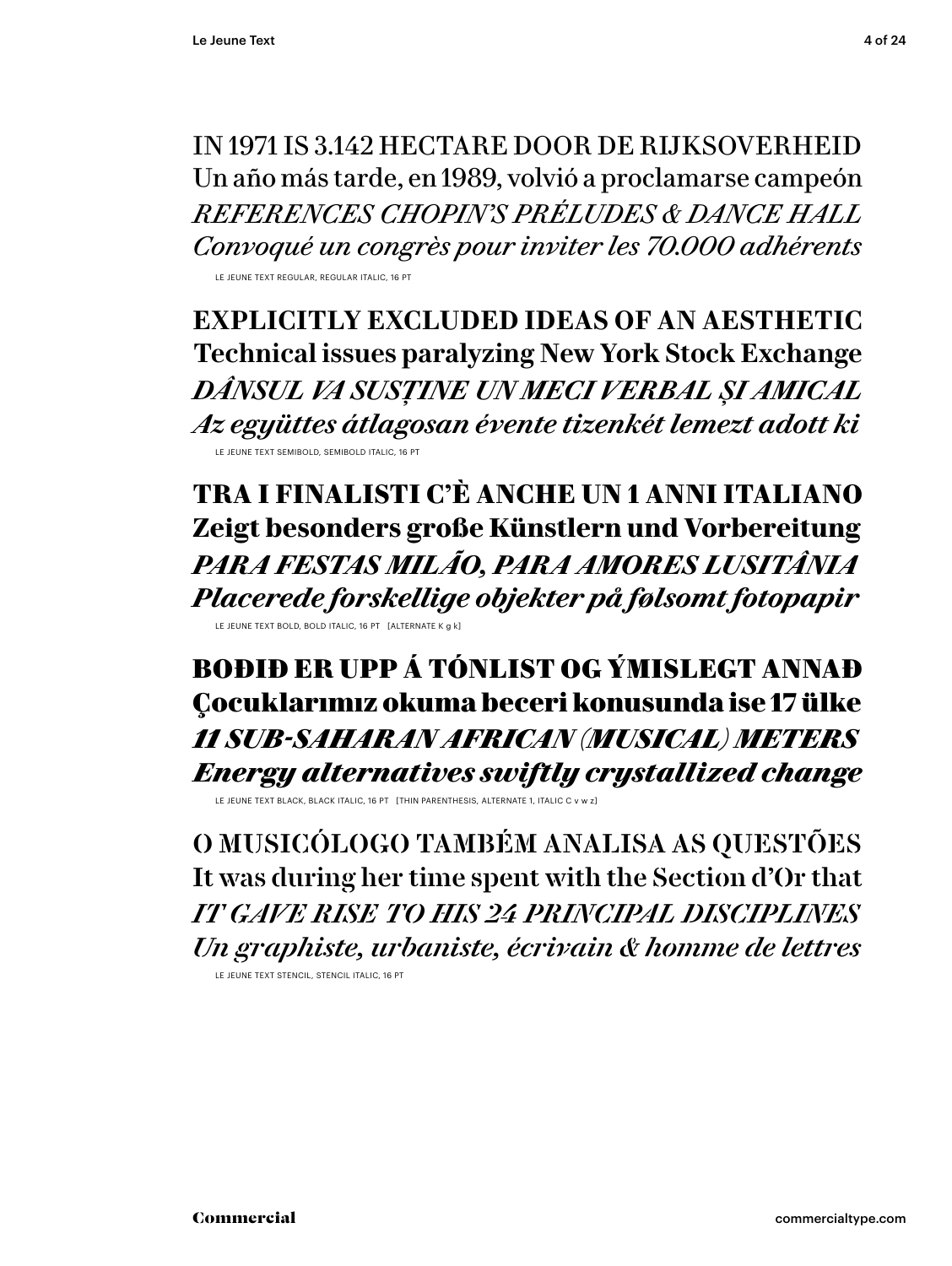REGULAR

BOLD

LE JEUNE TEXT REGULAR, REGULAR ITALIC, BOLD, 14/18 PT

the spanish war, which began in 1739, and the French war which soon followed it occasioned further increase of the debt, which, on the 31st of December 1748, after it had been concluded by the **Treaty of Aix-la-Chapelle**, amounted to £78,293,313. The most profound peace of the seventeen years of continuance had taken no more than £8,328,354 from it. A war of less than nine years' continuance added £31,338,689 to it (Refer to James Postlethwaite's *History of the Public Revenue*). During the administration of Mr. Pelham, the interest of the public debt was reduced from 4% to 3%; or at least measures were taken for reducing it, from four to three per cent; the sinking fund was increased, and some part of the public debt was paid off. In 1755, before the breaking out of the late war, the funded debt of Great Britain amounted to £72,289,673. On the 5th of January 1763, at the conclusion of the peace, the funded debt amounted to £122,603,336. The unfunded debt has been stated at £13,927,589. But the expense occasioned by the war did not end with the conclusion of the peace, so that though, on the 5th of January 1763, the funded debt was increased (partly by a new loan, and partly by funding a part of the unfunded debt) to £129,586,782, there still remained (according to the very well informed author of *Considerations on the Trade*  and Finances of Great Britain) an unfunded debt which was brought to account in that and the following year of £975,017. In 1763, therefore, the public debt of Great Britain, funded and unfunded together, amounted, according to this author, to REGULAR SMALL CAPS PROPORTIONAL LINING FIGURES REGULAR ITALIC PROPORTIONAL OLDSTYLE FIGURES ARCHAIC OLDSTYLE FIGURES REGULAR ITALIC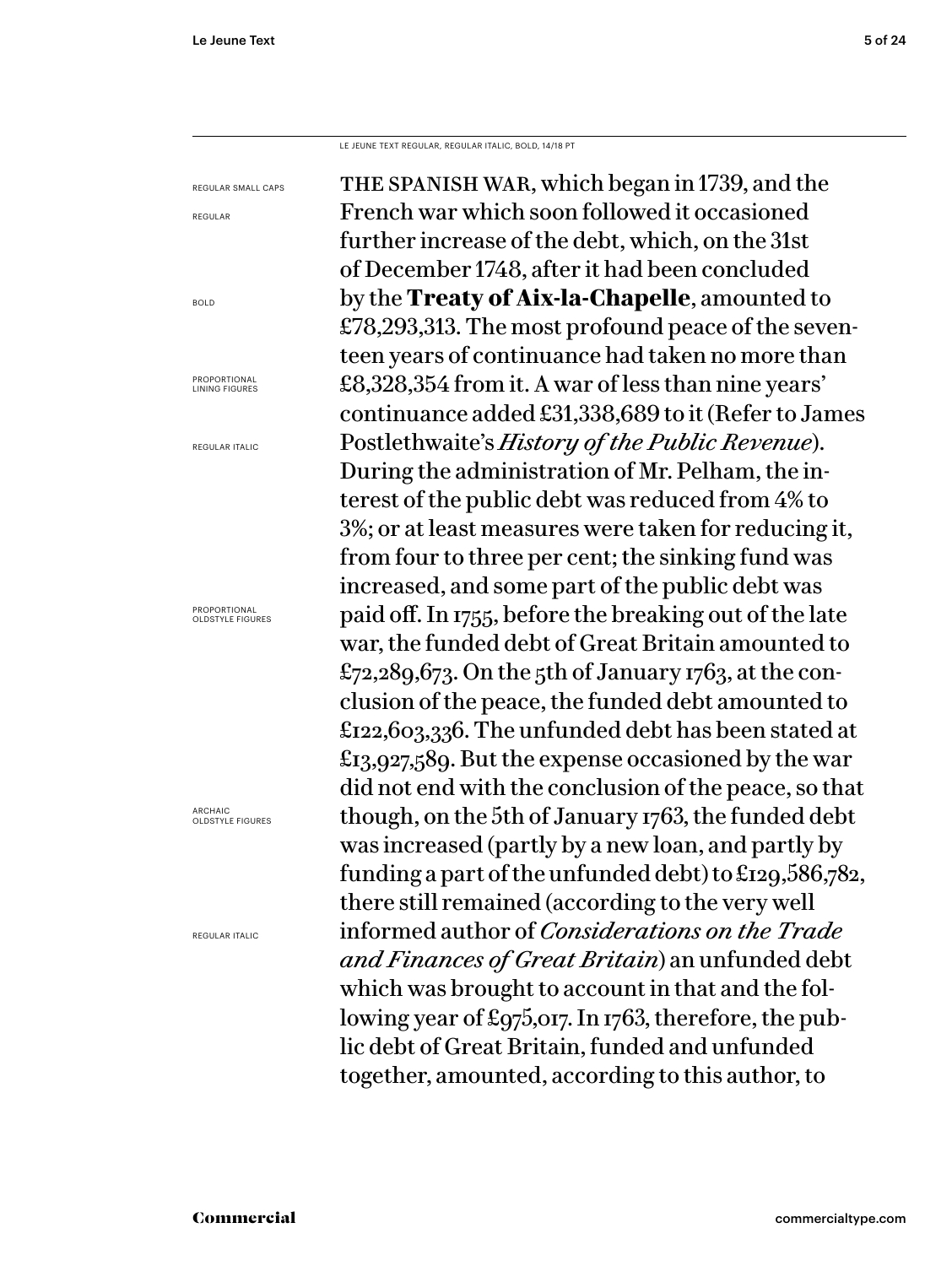LE JEUNE TEXT SEMIBOLD, SEMIBOLD ITALIC, BLACK, 14/18 PT

SEMIBOLD SMALL CAPS SEMIBOLD **the spanish war, which began in 1739, and the French war which soon followed it occasioned further increase of the debt, which, on the 31st of December 1748, after it had been concluded by the** Treaty of Aix-la-Chapelle**, amounted to £78,293,313. The most profound peace of the seventeen years of continuance had taken no more than £8,328,354 from it. A war of less than nine years' continuance added £31,338,689 to it (Refer to James Postlethwaite's** *History of the Public Revenue***). During the administration of Mr. Pelham, the interest of the public debt was reduced from 4% to 3%; or at least measures were taken for reducing it, from four to three per cent; the sinking fund was increased, and some part of the public debt was paid off. In 1755, before the breaking out of the late war, the funded debt of Great Britain amounted to £72,289,673. On the 5th of January 1763, at the conclusion of the peace, the funded debt amounted to £122,603,336. The unfunded debt has been stated at £13,927,589. But the expense occasioned by the war did not end with the conclusion of the peace, so that though, on the 5th of January 1763, the funded debt was increased (partly by a new loan, and partly by funding a part of the unfunded debt) to £129,586,782, there still remained (according to the very well informed author of** *Considerations on the Trade and Finances of Great Britain***) an unfunded debt which was brought to account in that and the following year of £975,017. In 1763, therefore, the public debt of Great Britain, funded and un-**

BLACK

PROPORTIONAL LINING FIGURES

SEMIBOLD ITALIC

PROPORTIONAL OLDSTYLE FIGURES

ARCHAIC OLDSTYLE FIGURES

REGULAR ITALIC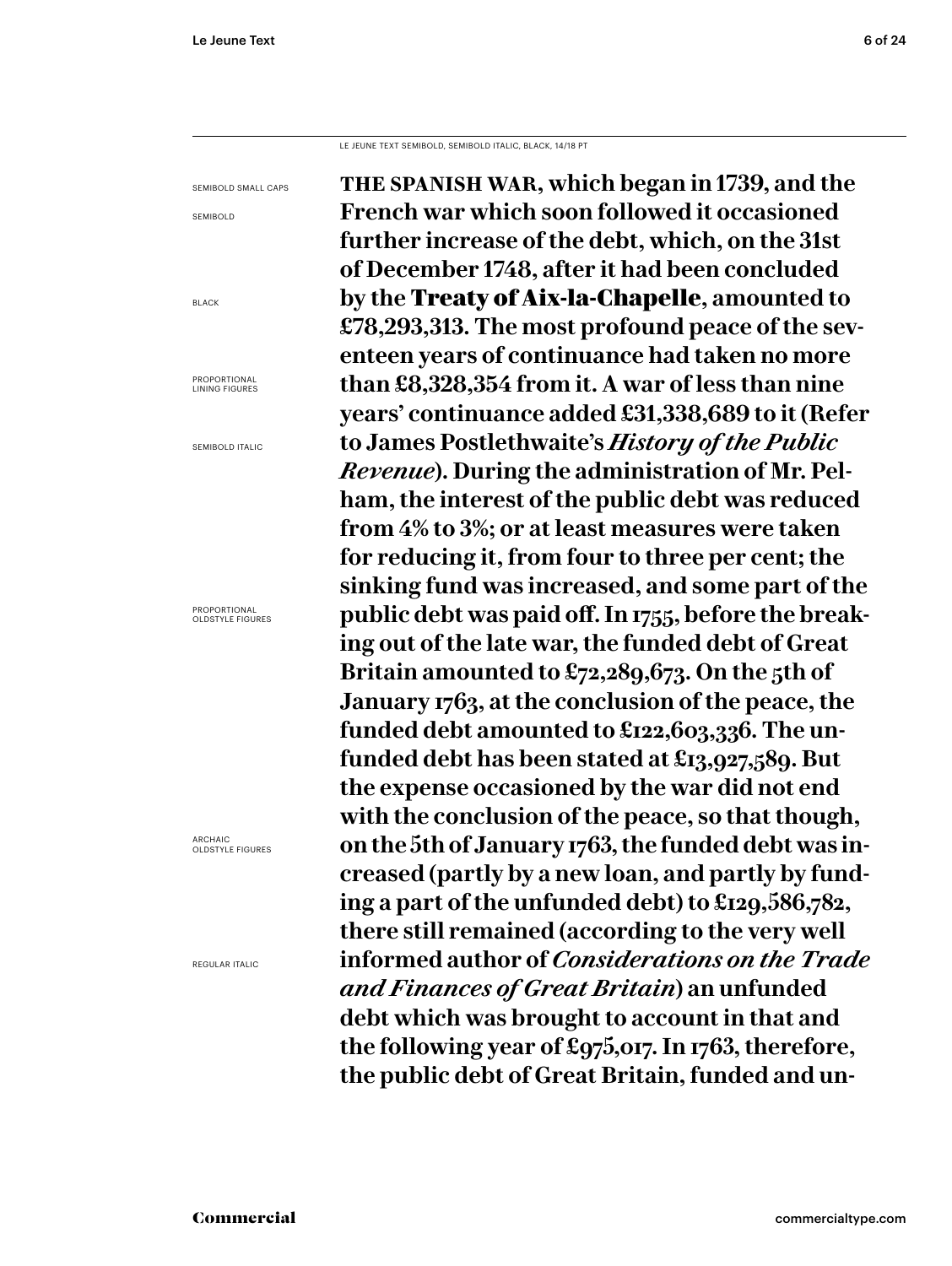LE JEUNE TEXT STENCIL, STENCIL ITALIC, 14/18 PT

the spanish war, which began in 1739, and the French war which soon followed it occasioned further increase of the debt, which, on the 31st of December 1748, after it had been concluded by the Treaty of Aix-la-Chapelle, amounted to £78,293,313. The most profound peace of the seventeen years of continuance had taken no more than £8,328,354 from it. A war of less than nine years' continuance added £31,338,689 to it (Refer to James Postlethwaite's *History of the Public Revenue*). During the administration of Mr. Pelham, the interest of the public debt was reduced from 4% to 3%; or at least measures were taken for reducing it, from four to three per cent; the sinking fund was increased, and some part of the public debt was paid off. In 1755, before the breaking out of the late war, the funded debt of Great Britain amounted to £72,289,673. On the 5th of January 1763, at the conclusion of the peace, the funded debt amounted to £122,603,336. The unfunded debt has been stated at £13,927,589. But the expense occasioned by the war did not end with the conclusion of the peace, so that though, on the 5th of January 1763, the funded debt was increased (partly by a new loan, and partly by funding a part of the unfunded debt) to £129,586,782, there still remained (according to the very well informed author of *Considerations on the Trade and Finances of Great Britain*) an unfunded debt which was brought to account in that and the following year of £975,017. In 1763, therefore, the public debt of Great Britain, STENCIL SMALL CAPS PROPORTIONAL LINING FIGURES STENCIL ITALIC

**STENCIL** 

PROPORTIONAL OLDSTYLE FIGURES

ARCHAIC OLDSTYLE FIGURES

STENCIL ITALIC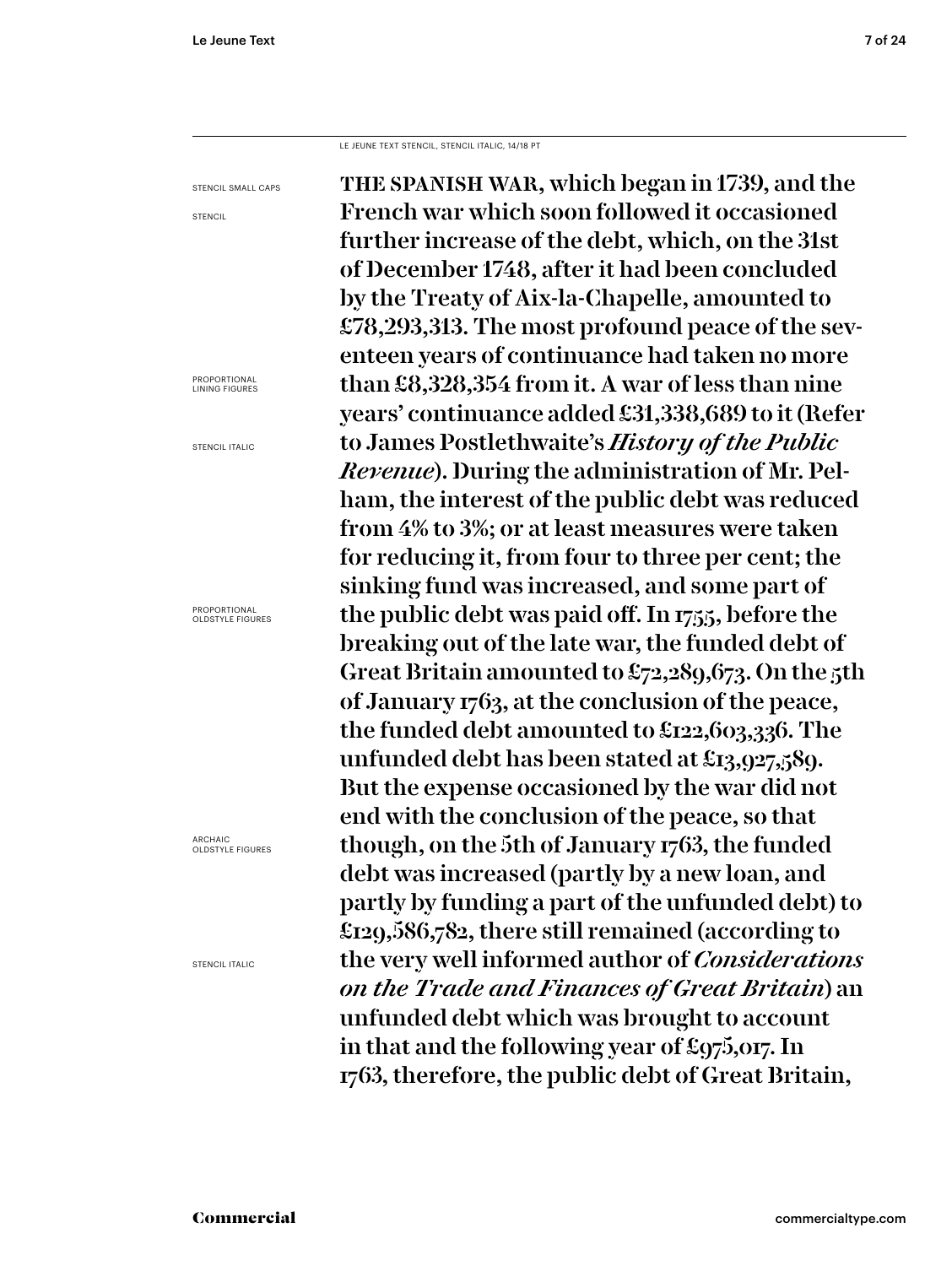LE JEUNE TEXT REGULAR, REGULAR ITALIC, BOLD, 10/13 PT LE JEUNE TEXT SEMIBOLD, SEMIBOLD ITALIC, BLACK, 10/13 PT

EVERY INTRODUCTION to the problems of aesthetics begins by acknowledging the existence and claims of two methods of attack—the *general, philosophical, deductive*, which starts from a complete metaphysics and installs beauty in its place among the other great concepts; and the *empirical*, or *inductive*, which seeks to disengage a general principle of beauty from the objects of aesthetic experience and the facts of aesthetic enjoyment: an example of Fechner's "aesthetics from above & from below."

# **Methodologies of Aesthetics**

The first was the method of aesthetics par excellence. It was indeed only through the desire of an eighteenth-century philosopher, Baumgarten, to round out his "architectonic" of metaphysics that the science received its name, as designating the theory of knowledge in the form of feeling, parallel to that of "clear," logical thought. Kant, Schelling, and Hegel, again, made use of the concept of *the Beautiful* as a kind of keystone or cornice for their respective philosophical edifices. Aesthetics, then, came into being as the philosophy of the Beautiful, and it may be asked why this philosophical aesthetics does not suffice; why beauty should need for its understanding also an aesthetics "von unten." The answer is not that no system of philosophy is universally accepted, but that *the general aesthetic theories* have not, as yet at least, succeeded in answering the plain questions of "the plain man" in regard to concrete beauty. Kant, indeed, frankly denied that the explanation of concrete beauty, or "Doctrine of Taste," as he called it, was possible, while the various definers of beauty as "the union of the Real and the Ideal" "the expression of the Ideal to Sense," have done no more than he. No one of *these* aesthetic systems, in spite of volumes of socalled application of their principles to works of art, has been able to furnish a criterion of beauty. The criticism of the generations is summed up in the mild remark of Fechner,

**Every introduction to the problems of aesthetics begins by acknowledging the existence and claims of two methods of attack—the** *general, philosophical, deductive***, which starts from a complete metaphysics and installs beauty in its place among the other great concepts; and the** *empirical***, or**  *inductive***, which seeks to disengage a general principle of beauty from the objects of aesthetic experience and the facts of aesthetic enjoyment: an example of Fechner's "aesthetics from above & from below."** 

# Methodologies of Aesthetics

**The first was the method of aesthetics par excellence. It was indeed only through the desire of an eighteenth-century philosopher, Baumgarten, to round out his "architectonic" of metaphysics that the science received its name, as designating the theory of knowledge in the form of feeling, parallel to that of "clear," logical thought. Kant, Schelling, and Hegel, again, made use of the concept of** *the Beautiful* **as a kind of keystone or cornice for their respective philosophical edifices. Aesthetics, then, came into being as the philosophy of the Beautiful, and it may be asked why this philosophical aesthetics does not suffice; why beauty should need for its understanding also an aesthetics "von unten." The answer is not that no system of philosophy is universally accepted, but that** *the general aesthetic theories* **have not, as yet at least, succeeded in answering the plain questions of "the plain man" in regard to concrete beauty. Kant, indeed, frankly denied that the explanation of concrete beauty, or "Doctrine of Taste," as he called it, was possible, while the various definers of beauty as "the union of the Real and the Ideal" "the expression of the Ideal to Sense," have done no more than he. No one of** *these* **aesthetic systems, in spite of volumes of so-called application of their principles to works of art, has been able to furnish a criterion of beauty. The criticism of the generations is summed**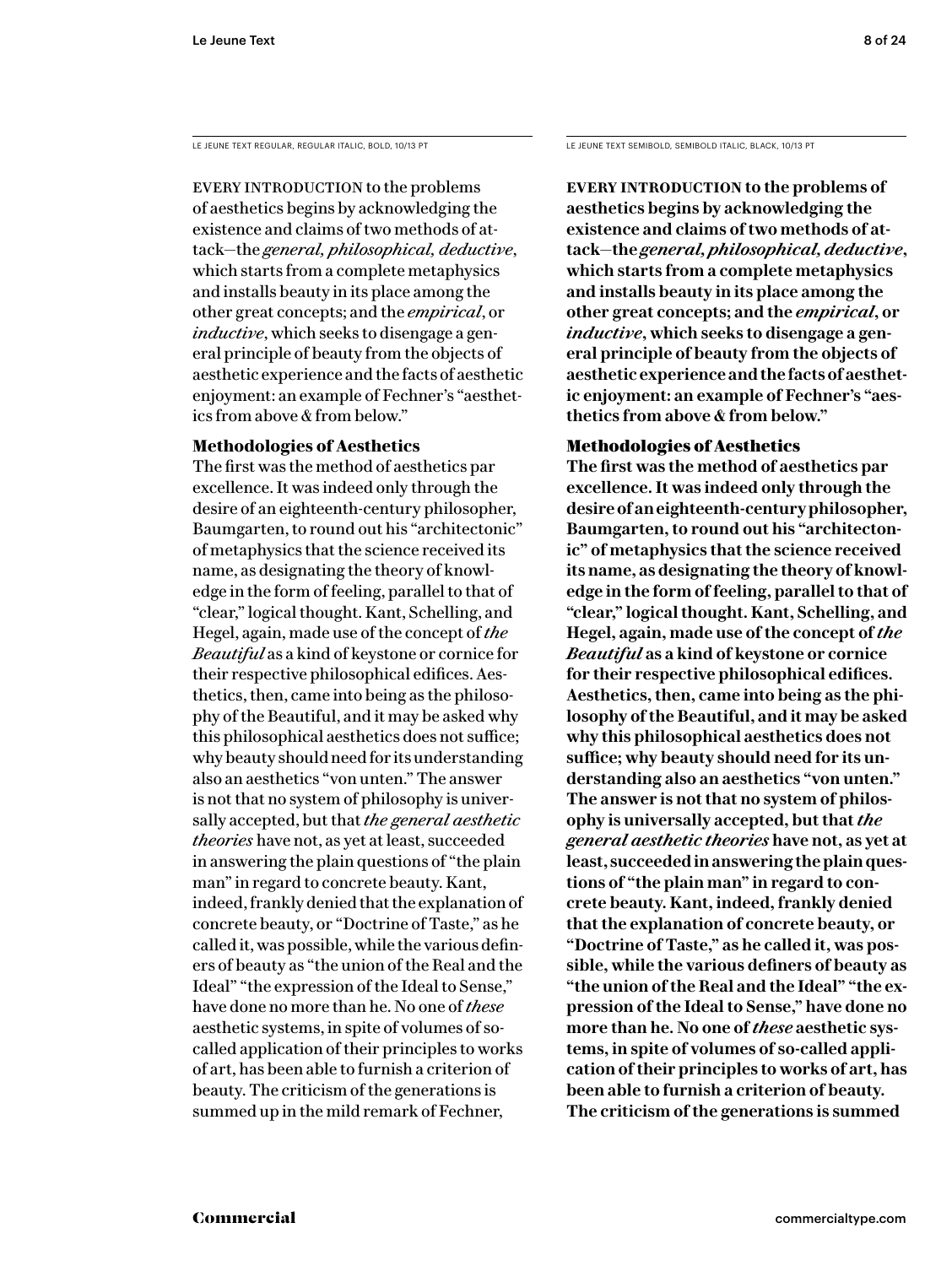**Every introduction to the problems of aesthetics begins by acknowledging the existence and claims of two methods of attack—the** *general, philosophical, deductive***, which starts from a complete metaphysics and installs beauty in its place among the other great concepts; and the** *empirical***, or** *inductive***, which seeks to disengage a general principle of beauty from the objects of aesthetic experience and the facts of aesthetic enjoyment: an example of Fechner's "aesthetics from above & from below."** 

*methodologies of aesthetics* **The first was the method of aesthetics par excellence. It was indeed only through the desire of an eighteenthcentury philosopher, Baumgarten, to round out his "architectonic" of metaphysics that the science received its name, as designating the theory of knowledge in the form of feeling, parallel to that of "clear," logical thought. Kant, Schelling, and Hegel, again, made use of the concept of** *the Beautiful* **as a kind of keystone or cornice for their respective philosophical edifices. Aesthetics, then, came into being as the philosophy of the Beautiful, and it may be asked why this philosophical aesthetics does not suffice; why beauty should need for its understanding also an aesthetics "von unten." The answer is not that no system of philosophy is universally accepted, but that**  *the general aesthetic theories* **have not, as yet at least, succeeded in answering the plain questions of "the plain man" in regard to concrete beauty. Kant, indeed, frankly denied that the explanation of concrete beauty, or "Doctrine of Taste," as he called it, was possible, while the various definers of beauty as "the union of the Real and the Ideal" "the expression of the Ideal to Sense," have done no more than he. No one of** *these* **aesthetic sys-**

LE JEUNE TEXT BOLD, BOLD ITALIC, 10/13 PT LE JEUNE TEXT BLACK, BLACK ITALIC, 10/13 PT

Every introduction to the problems of aesthetics begins by acknowledging the existence and claims of two methods of attack—the *general, philosophical, deductive*, which starts from a complete metaphysics and installs beauty in its place among the other great concepts; and the *empirical*, or *inductive*, which seeks to disengage a general principle of beauty from the objects of aesthetic experience and the facts of aesthetic enjoyment: an example of Fechner's "aesthetics from above & from below."

*methodologies of aesthetics* The first was the method of aesthetics par excellence. It was indeed only through the desire of an eighteenth-century philosopher, Baumgarten, to round out his "architectonic" of metaphysics that the science received its name, as

LE JEUNE TEXT STENCIL, STENCIL ITALIC, 10/13 PT

EVERY INTRODUCTION to the problems of aesthetics begins by acknowledging the existence and claims of two methods of attack—the *general, philosophical, deductive*, which starts from a complete metaphysics and installs beauty in its place among the other great concepts; and the *empirical*, or *inductive*, which seeks to disengage a general principle of beauty from the objects of aesthetic experience and the facts of aesthetic enjoyment: an example of Fechner's "aesthetics from above & from below."

# *methodologies of aesthetics*

The first was the method of aesthetics par excellence. It was indeed only through the desire of an eighteenth-century philosopher, Baumgarten, to round out his "architectonic" of metaphysics that the science received its name, as designating the theory of knowledge in the form of feeling, paral-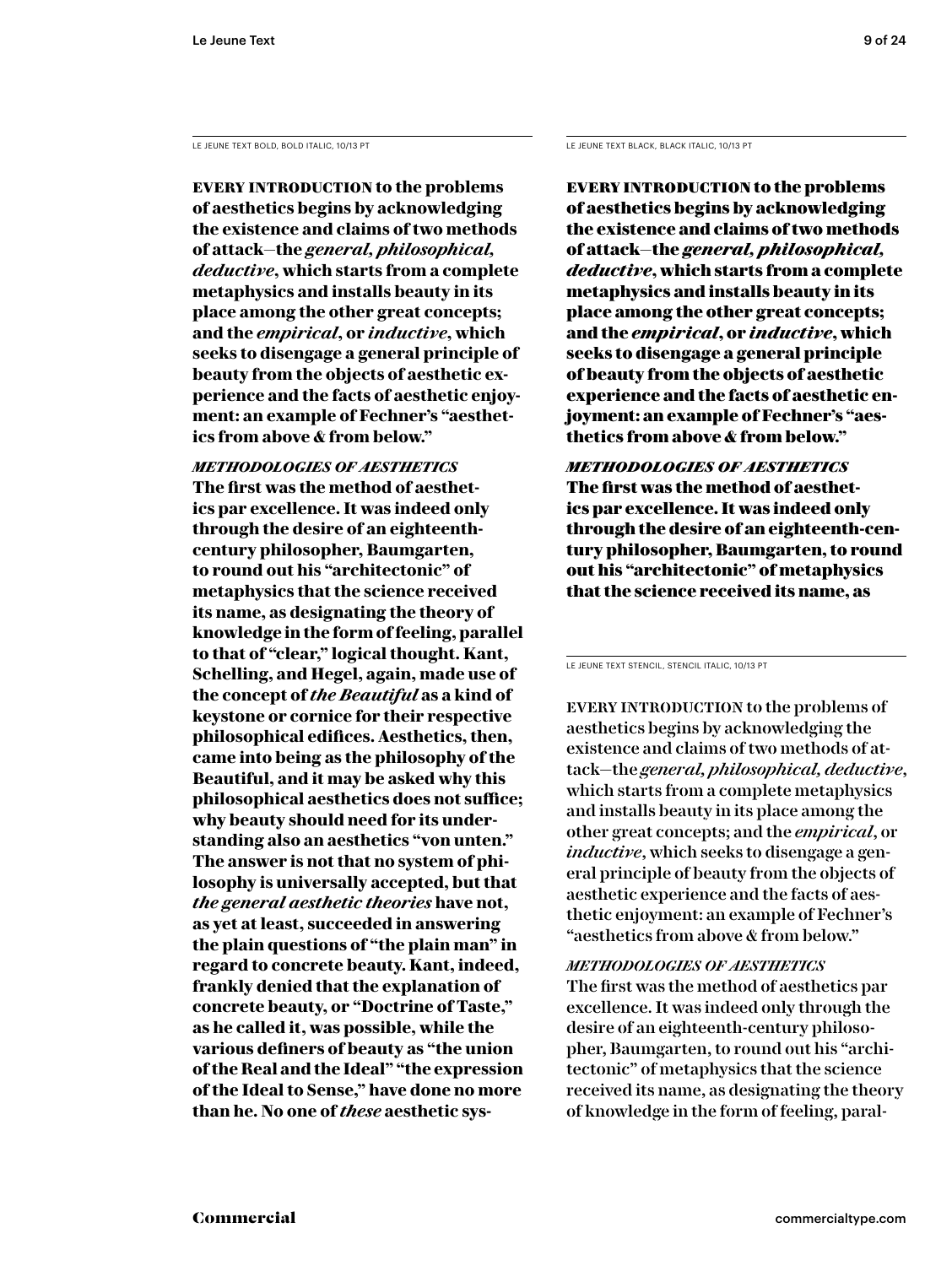EVERY INTRODUCTION to the problems of aesthetics begins by acknowledging the existence and claims of two methods of attack—the *general, philosophical, deductive*, which starts from a complete metaphysics and installs beauty in its place among the other great concepts; and the *empirical*, or *inductive*, which seeks to disengage a general principle of beauty from the objects of aesthetic experience and the facts of aesthetic enjoyment: an example of Fechner's "aesthetics from above & from below."

# **Methodologies of Aesthetics**

The first was the method of aesthetics par excellence. It was indeed only through the desire of an eighteenth-century philosopher, Baumgarten, to round out his "architectonic" of metaphysics that the science received its name, as designating the theory of knowledge in the form of feeling, parallel to that of "clear," logical thought. Kant, Schelling, and Hegel, again, made use of the concept of *the Beautiful* as a kind of keystone or cornice for their respective philosophical edifices. Aesthetics, then, came into being as the philosophy of the Beautiful, and it may be asked why this philosophical aesthetics does not suffice; why beauty should need for its understanding also an aesthetics "von unten."

# **The State of Criticism**

The answer is not that no system of philosophy is universally accepted, but that *the general aesthetic theories* have not, as yet at least, succeeded in answering the plain questions of "the plain man" in regard to concrete beauty. Kant, indeed, frankly denied that the explanation of concrete beauty, or "Doctrine of Taste," as he called it, was possible, while the various definers of beauty as "the union of the Real and the Ideal" "the expression of the Ideal to Sense," have done no more than he. No one of *these* aesthetic systems, in spite of volumes of so-called application of their principles to works of art, has been able to furnish a criterion of beauty. The criticism of the generations is summed up in the mild remark of Fechner, in his "Vorschule der Aesthetik," to the effect that the philosophical path leaves one in conceptions that, by reason of their generality, *do not well fit* the particular cases. And so it was that empirical aesthetics arose, which does not seek to

LE JEUNE TEXT REGULAR, REGULAR ITALIC, BOLD, 9/12 PT LE JEUNE TEXT SEMIBOLD, SEMIBOLD ITALIC, BLACK, 9/12 PT

**EVERY INTRODUCTION to the problems of aesthetics begins by acknowledging the existence and claims of two methods of attack—the** *general, philosophical, deductive***, which starts from a complete metaphysics and installs beauty in its place among the other great concepts; and the** *empirical***, or** *inductive***, which seeks to disengage a general principle of beauty from the objects of aesthetic experience and the facts of aesthetic enjoyment: an example of Fechner's "aesthetics from above & from below."** 

# Methodologies of Aesthetics

**The first was the method of aesthetics par excellence. It was indeed only through the desire of an eighteenth-century philosopher, Baumgarten, to round out his "architectonic" of metaphysics that the science received its name, as designating the theory of knowledge in the form of feeling, parallel to that of "clear," logical thought. Kant, Schelling, and Hegel, again, made use of the concept of** *the Beautiful* **as a kind of keystone or cornice for their respective philosophical edifices. Aesthetics, then, came into being as the philosophy of the Beautiful, and it may be asked why this philosophical aesthetics does not suffice; why beauty should need for its understanding also an aesthetics "von unten."** 

# The State of Criticism

**The answer is not that no system of philosophy is universally accepted, but that** *the general aesthetic theories* **have not, as yet at least, succeeded in answering the plain questions of "the plain man" in regard to concrete beauty. Kant, indeed, frankly denied that the explanation of concrete beauty, or "Doctrine of Taste," as he called it, was possible, while the various definers of beauty as "the union of the Real and the Ideal" "the expression of the Ideal to Sense," have done no more than he. No one of** *these* **aesthetic systems, in spite of volumes of so-called application of their principles to works of art, has been able to furnish a criterion of beauty. The criticism of the generations is summed up in the mild remark of Fechner, in his "Vorschule der Aesthetik," to the effect that the philosophical path leaves one in conceptions that, by reason of their generality,**  *do not well fit* **the particular cases. And so it was that empirical aesthetics arose, which does not**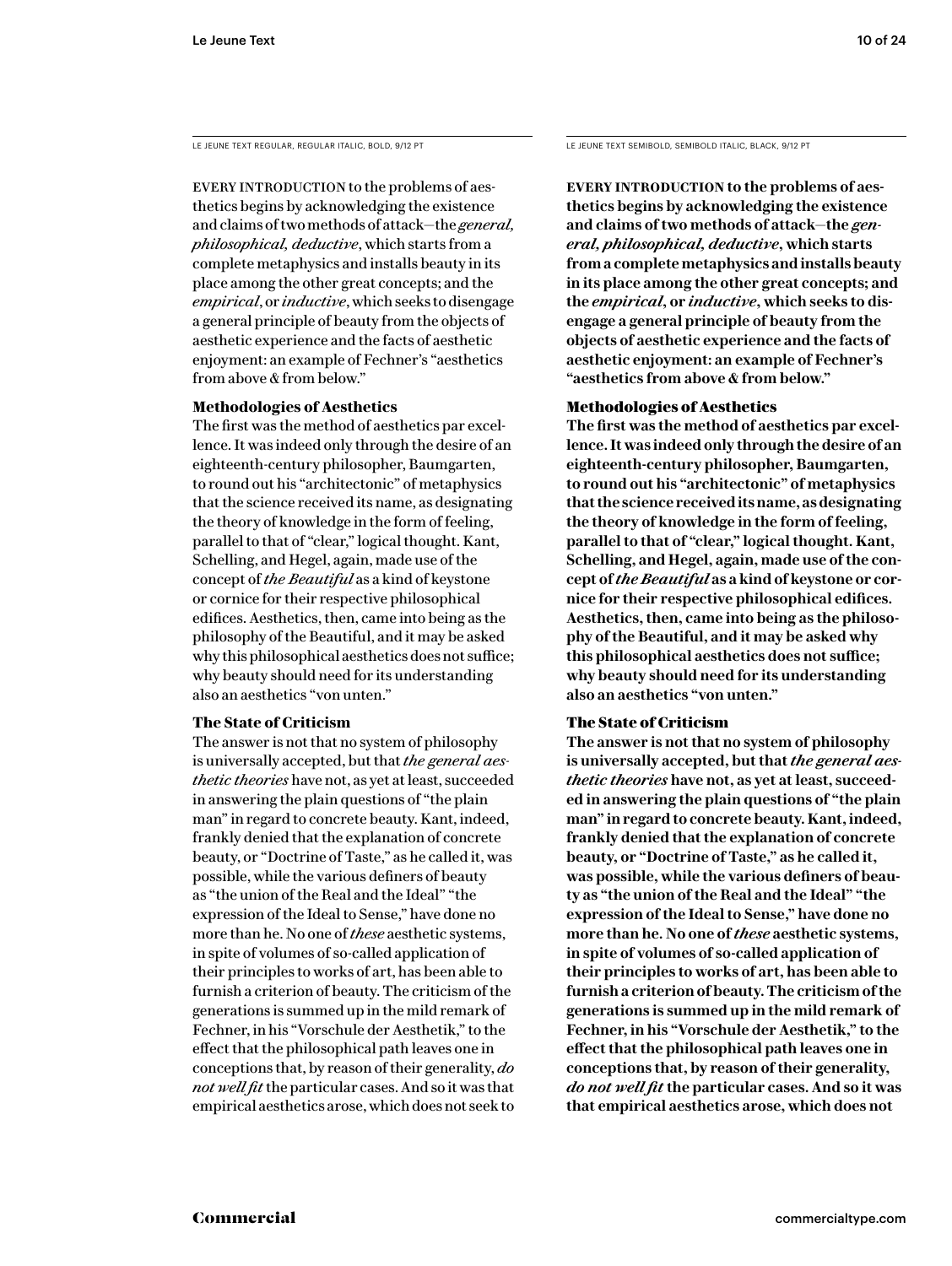*The increase of stock, which raises wages, tends to lower profit. Currently, when the stocks of many rich, zealous merchants are turned into the same trade, their mutual competition naturally tends to lower its profit towards zero; and when there is a like increase of stock in all the different trades carried on in the same society, the same competition must produce the same realized effect in them all.*

# **Rate of French Interest**

The legal rate of interest in France has not, during the course of the present century, been always regulated by the market rate. In 1720 interest was reduced from the twentieth to the fiftieth penny, or from five to two per cent. In 1724 it was raised to the thirtieth penny, or to *3 1/3 per cent.* In 1725 it was again raised to the twentieth penny, or to five per cent. In 1768 (during the administration of Mr. Laverdy) it was reduced to the twenty-fifth penny, or to four per cent. The Abbe Terray raised it afterwards to the old rate of five per cent. The supposed purpose of many of those violent reductions of interest was to prepare the way for reducing that of the public debts; a purpose which has sometimes been executed. France is perhaps in the present times not so rich a country as England; and though the legal rate of interest has in France frequently been lower than in England, the market rate has generally been higher; for there, as in other countries, they have several very safe and easy methods of evading the law.

# **A Word on Public Debts**

In 1693, during the reigns of King William and Queen Anne, an act was passed for borrowing one million upon an annuity of fourteen per cent, or of £140,000 a year for sixteen years. In 1691, an act was passed for borrowing a million upon annuities for lives, upon terms which in the present times would appear very advantageous. In 1695, the persons who had purchased those annuities were allowed to exchange them for others of ninety-six years upon paying into the Exchequer sixty-three pounds in the hundred. In 1720, the greater part of the other annuities for terms of years both long and short were subscribed into the same fund. The long annuities at that time amounted to £666,821.8s.3½d. a year. On the 5th of January 1775, the remainder of them, or what was not

LE JEUNE TEXT REGULAR, REGULAR ITALIC, BOLD, 9/12 PT [ARCHAIC OLDSTYLE FIGURES, THIN PARENTHESIS, ROMAN & ITALIC ALTERNATES]

*The increase of stock, which raises wages, tends to lower profit. Currently, when the stocks of many rich, zealous merchants are turned into the same trade, their mutual competition naturally tends to lower its profit towards zero; and when there is a like increase of stock in all the different trades carried on in the same society, the same competition must produce the same realized effect in them all.*

# **Rate of French Interest**

The legal rate of interest in France has not, during the course of the present century, been always regulated by the market rate. In 1720 interest was reduced from the twentieth to the fiftieth penny, or from five to two per cent. In 1724 it was raised to the thirtieth penny, or to *3 1/3 per cent.* In 1725 it was again raised to the twentieth penny, or to five per cent. In 1768 (during the administration of Mr. Laverdy) it was reduced to the twenty-fifth penny, or to four per cent. The Abbe Terray raised it afterwards to the old rate of five per cent. The supposed purpose of many of those violent reductions of interest was to prepare the way for reducing that of the public debts; a purpose which has sometimes been executed. France is perhaps in the present times not so rich a country as England; and though the legal rate of interest has in France frequently been lower than in England, the market rate has generally been higher; for there, as in other countries, they have several very safe and easy methods of evading the law.

# **A Word on Public Debts**

In 1693, during the reigns of King William and Queen Anne, an act was passed for borrowing one million upon an annuity of fourteen per cent, or of £140,000 a year for sixteen years. In 1691, an act was passed for borrowing a million upon annuities for lives, upon terms which in the present times would appear very advantageous. In 1695, the persons who had purchased those annuities were allowed to exchange them for others of ninety-six years upon paying into the Exchequer sixty-three pounds in the hundred. In 1720, the greater part of the other annuities for terms of years both long and short were subscribed into the same fund. The long annuities at that time amounted to £666,821.8s.3½d. a year. On the 5th of January 1775, the remainder of them, or what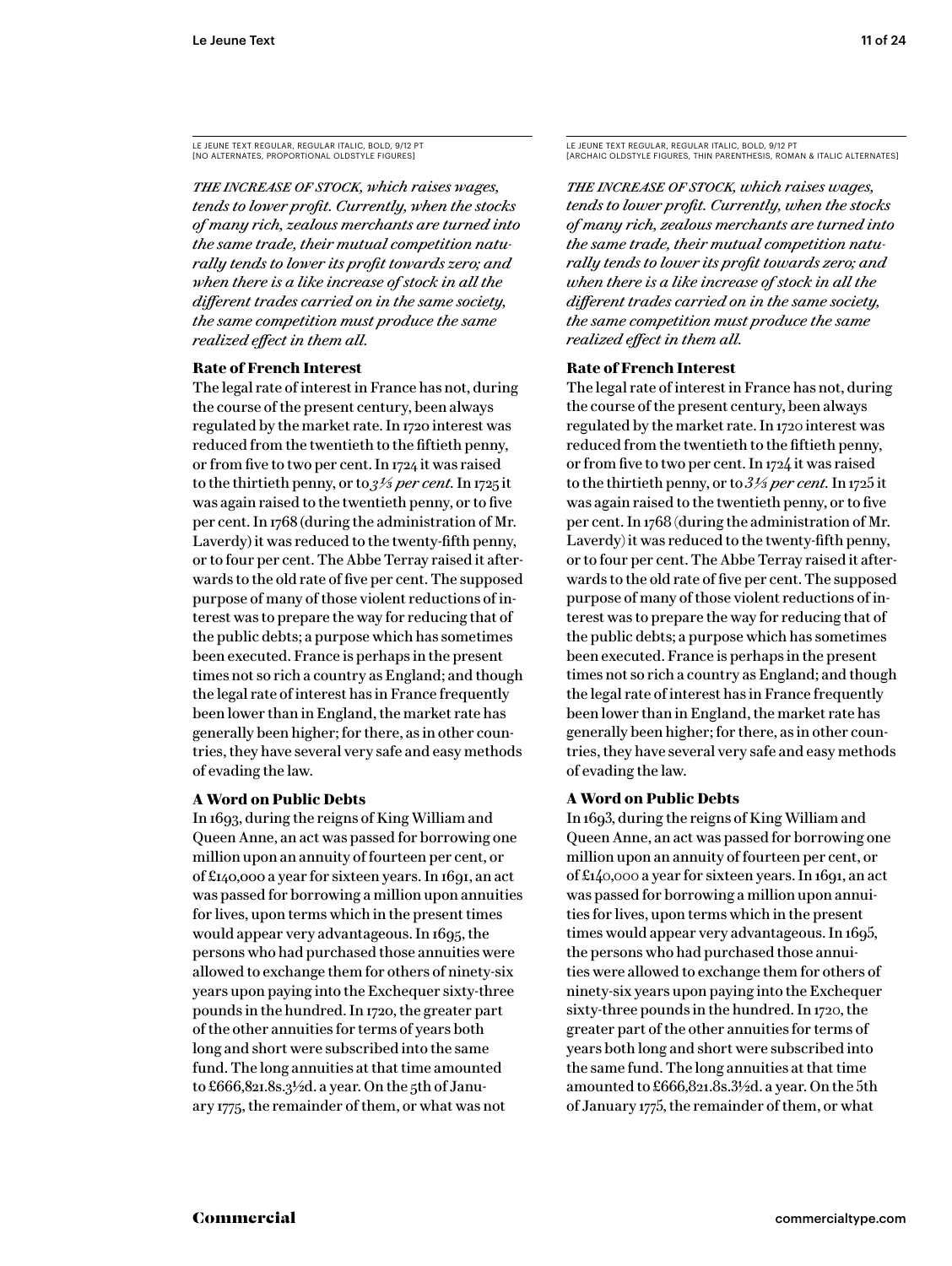EVERY INTRODUCTION to the problems of aesthetics begins by acknowledging the existence and claims of two methods of attack—the *general, philosophical, deductive*, which starts from a complete metaphysics and installs beauty in its place among the other great concepts; and the *empirical*, or *inductive*, which seeks to disengage a general principle of beauty from the objects of aesthetic experience and the facts of aesthetic enjoyment: an example of Fechner's "aesthetics from above & from below."

## **Methodologies of Aesthetics**

The first was the method of aesthetics par excellence. It was indeed only through the desire of an eighteenth-century philosopher, Baumgarten, to round out his "architectonic" of metaphysics that the science received its name, as designating the theory of knowledge in the form of feeling, parallel to that of "clear," logical thought. Kant, Schelling, and Hegel, again, made use of the concept of *the Beautiful* as a kind of keystone or cornice for their respective philosophical edifices. Aesthetics, then, came into being as the philosophy of the Beautiful, and it may be asked why this philosophical aesthetics does not suffice; why beauty should need for its understanding also an aesthetics "von unten."

#### **The State of Criticism**

The answer is not that no system of philosophy is universally accepted, but that *the general aesthetic theories* have not, as yet at least, succeeded in answering the plain questions of "the plain man" in regard to concrete beauty. Kant, indeed, frankly denied that the explanation of concrete beauty, or "Doctrine of Taste," as he called it, was possible, while the various definers of beauty as "the union of the Real and the Ideal" "the expression of the Ideal to Sense," have done no more than he. No one of *these* aesthetic systems, in spite of volumes of so-called application of their principles to works of art, has been able to furnish a criterion of beauty. The criticism of the generations is summed up in the mild remark of Fechner, in his "Vorschule der Aesthetik," to the effect that the philosophical path leaves one in conceptions that, by reason of their generality, *do not well fit* the particular cases. And so it was that empirical aesthetics arose, which does not seek to answer those plain questions as to the enjoyment of concrete beauty down to its simplest forms, to which philosophical aesthetics had been inadequate. But it is clear that neither has empirical aesthetics said the last word concerning beauty. Criticism is still in a chaotic state that would be impossible if aesthetic theory were firmly grounded. This situation appears to me to be due to the inherent inadequacy and inconclusiveness of empirical aesthetics when it stands alone; the grounds of this inadequacy I shall

LE JEUNE TEXT REGULAR, REGULAR ITALIC, BOLD, 8/10.5 PT LE JEUNE TEXT SEMIBOLD, SEMIBOLD ITALIC, BLACK, 8/10.5 PT

**Every introduction to the problems of aesthetics begins by acknowledging the existence and claims of two methods of attack—the** *general, philosophical, deductive***, which starts from a complete metaphysics and installs beauty in its place among the other great concepts; and the** *empirical***, or** *inductive***, which seeks to disengage a general principle of beauty from the objects of aesthetic experience and the facts of aesthetic enjoyment: an example of Fechner's "aesthetics from above & from below."** 

#### Methodologies of Aesthetics

**The first was the method of aesthetics par excellence. It was indeed only through the desire of an eighteenth-century philosopher, Baumgarten, to round out his "architectonic" of metaphysics that the science received its name, as designating the theory of knowledge in the form of feeling, parallel to that of "clear," logical thought. Kant, Schelling, and Hegel, again, made use of the concept of** *the Beautiful* **as a kind of keystone or cornice for their respective philosophical edifices. Aesthetics, then, came into being as the philosophy of the Beautiful, and it may be asked why this philosophical aesthetics does not suffice; why beauty should need for its understanding also an aesthetics "von unten."** 

#### The State of Criticism

**The answer is not that no system of philosophy is universally accepted, but that** *the general aesthetic theories* **have not, as yet at least, succeeded in answering the plain questions of "the plain man" in regard to concrete beauty. Kant, indeed, frankly denied that the explanation of concrete beauty, or "Doctrine of Taste," as he called it, was possible, while the various definers of beauty as "the union of the Real and the Ideal" "the expression of the Ideal to Sense," have done no more than he. No one of** *these* **aesthetic systems, in spite of volumes of so-called application of their principles to works of art, has been able to furnish a criterion of beauty. The criticism of the generations is summed up in the mild remark of Fechner, in his "Vorschule der Aesthetik," to the effect that the philosophical path leaves one in conceptions that, by reason of their generality,** *do not well fit* **the particular cases. And so it was that empirical aesthetics arose, which does not seek to answer those plain questions as to the enjoyment of concrete beauty down to its simplest forms, to which philosophical aesthetics had been inadequate. But it is clear that neither has empirical aesthetics said the last word concerning beauty. Criticism is still in a chaotic state that would be impossible if aesthetic theory were firmly grounded. This situation appears to me to be due to the inherent inadequacy and inconclusiveness of empirical aesthetics when it stands alone; the grounds of this inadequacy I shall seek to**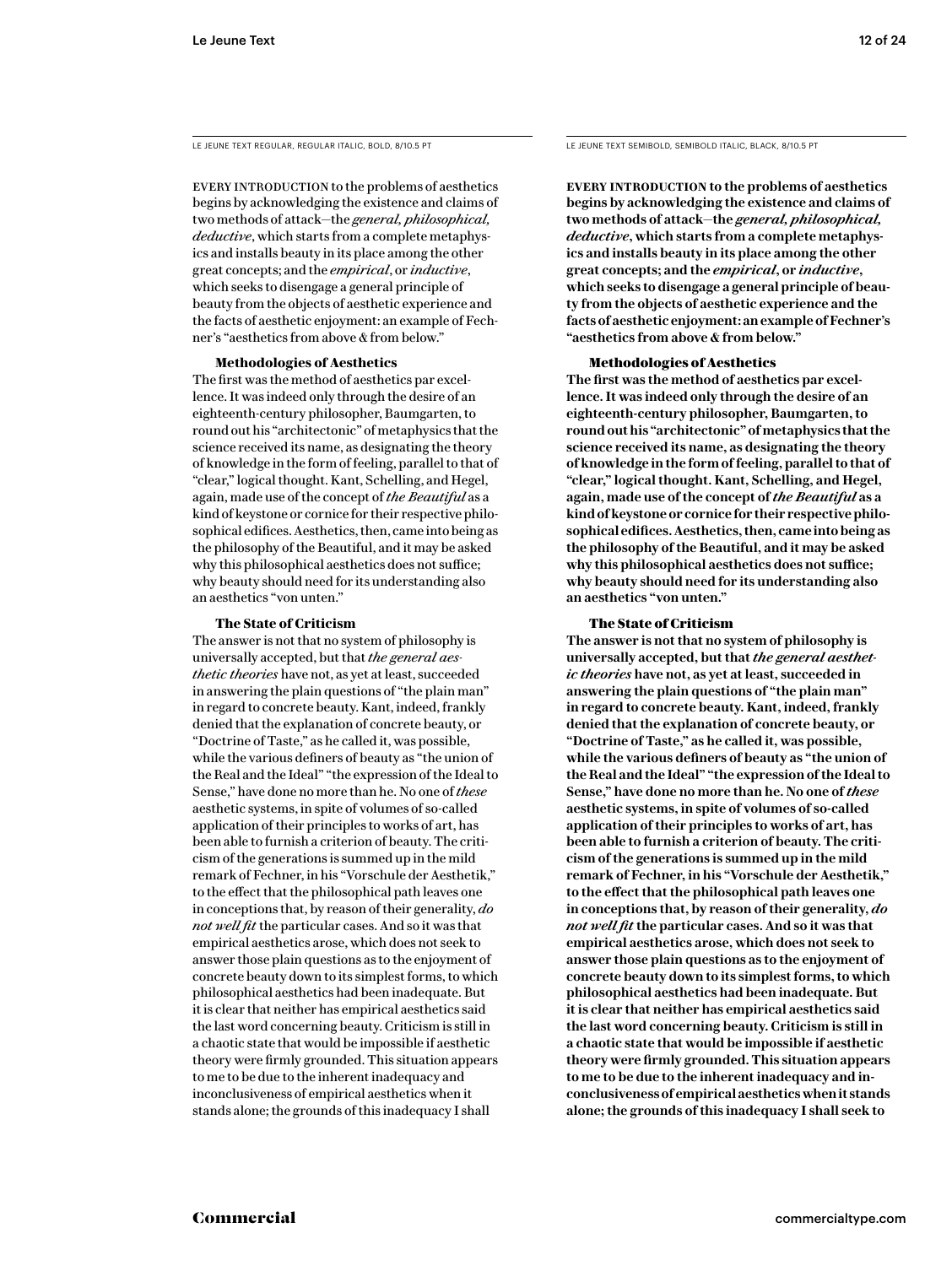LE JEUNE TEXT REGULAR, 7/9 PT [TRACKING +6]

SITUATIONIST INTERNATIONAL (SI) was a group of international revolutionaries founded in 1957. With their ideas rooted in Marxism and the 20th century European artistic avantgarde, they advocated experiences of life being alternative to those admitted by the capitalist order, for the fulfillment of human primitive desires and the pursuing of a superior passional quality. For this purpose they suggested and experimented with the construction of situations; the setting up of environments favorable for the fulfillment of such desires. Using methods drawn from the arts, they developed a series of experimental fields of study for the construction of such, like unitary urbanism.

The sense of constructing situations is to fulfill human primitive desires and pursue a superior passional quality. From *Internationale Situationiste #1*: "This alone can lead to the further clarification of these simple basic desires, and to the confused emergence of new desires whose material roots will be precisely the new reality engendered by situationist construc-

LE JEUNE TEXT REGULAR, 6/8 PT [TRACKING +6]

SITUATIONIST INTERNATIONAL (SI) was a group of international revolutionaries founded in 1957. With their ideas rooted in Marxism and the 20th century European artistic avantgarde, they advocated experiences of life being alternative to those admitted by the capitalist order, for the fulfillment of human primitive desires and the pursuing of a superior passional quality. For this purpose they suggested and experimented with the construction of situations; the setting up of environments favorable for the fulfillment of such desires. Using methods drawn from the arts, they developed a series of experimental fields of study for the construction of such, like unitary urbanism.

The sense of constructing situations is to fulfill human primitive desires and pursue a superior passional quality. From *Internationale Situationiste #1*: "This alone can lead to the further clarification of these simple basic desires, and to the confused emergence of new desires whose material roots will be precisely the new reality engendered by situationist constructions. We must thus envisage a sort of situationist-oriented psychoanalysis in which, in contrast to the goals pursued by the various currents stemming from Freudianism, each of the participants in this adventure would discover desires for specific ambiences in order to fulfill them. Each person must seek what he loves, what attracts him. Through this method LE JEUNE TEXT SEMIBOLD, 7/9 PT [TRACKING +6]

**SITUATIONIST INTERNATIONAL (SI) was a group of international revolutionaries founded in 1957. With their ideas rooted in Marxism and the 20th century European artistic avantgarde, they advocated experiences of life being alternative to those admitted by the capitalist order, for the fulfillment of human primitive desires and the pursuing of a superior passional quality. For this purpose they suggested and experimented with the construction of situations; the setting up of environments favorable for the fulfillment of such desires. Using methods drawn from the arts, they developed a series of experimental fields of study for the construction of such, like unitary urbanism.**

**The sense of constructing situations is to fulfill human primitive desires and pursue a superior passional quality. From** *Internationale Situationiste #1***: "This alone can lead to the further clarification of these simple basic desires, and to the confused emergence of new desires whose material roots will be precisely the** 

LE JEUNE TEXT BOLD, 7/9 PT [TRACKING +6]

**SITUATIONIST INTERNATIONAL (SI) was a group of international revolutionaries founded in 1957. With their ideas rooted in Marxism and the 20th century European artistic avantgarde, they advocated experiences of life being alternative to those admitted by the capitalist order, for the fulfillment of human primitive desires and the pursuing of a superior passional quality. For this purpose they suggested and experimented with the construction of situations; the setting up of environments favorable for the fulfillment of such desires. Using methods drawn from the arts, they developed a series of experimental fields of study for the construction of such, like unitary urbanism.**

**The sense of constructing situations is to fulfill human primitive desires and pursue a superior passional quality. From** *Internationale Situationiste #1***: "This alone can lead to the further clarification of these simple basic desires, and to the confused emergence of new** 

LE JEUNE TEXT SEMIBOLD, 6/8 PT [TRACKING +6]

**SITUATIONIST INTERNATIONAL (SI) was a group of international revolutionaries founded in 1957. With their ideas rooted in Marxism and the 20th century European artistic avantgarde, they advocated experiences of life being alternative to those admitted by the capitalist order, for the fulfillment of human primitive desires and the pursuing of a superior passional quality. For this purpose they suggested and experimented with the construction of situations; the setting up of environments favorable for the fulfillment of such desires. Using methods drawn from the arts, they developed a series of experimental fields of study for the construction of such, like unitary urbanism.**

**The sense of constructing situations is to fulfill human primitive desires and pursue a superior passional quality. From** *Internationale Situationiste #1***: "This alone can lead to the further clarification of these simple basic desires, and to the confused emergence of new desires whose material roots will be precisely the new reality engendered by situationist constructions. We must thus envisage a sort of situationist-oriented psychoanalysis in which, in contrast to the goals pursued by the various currents stemming from Freudianism, each of the participants in this adventure would discover desires for specific ambiences in order to fulfill them.** 

LE JEUNE TEXT BOLD, 6/8 PT [TRACKING +6]

**SITUATIONIST INTERNATIONAL (SI) was a group of international revolutionaries founded in 1957. With their ideas rooted in Marxism and the 20th century European artistic avantgarde, they advocated experiences of life being alternative to those admitted by the capitalist order, for the fulfillment of human primitive desires and the pursuing of a superior passional quality. For this purpose they suggested and experimented with the construction of situations; the setting up of environments favorable for the fulfillment of such desires. Using methods drawn from the arts, they developed a series of experimental fields of study for the construction of such, like unitary urbanism.**

**The sense of constructing situations is to fulfill human primitive desires and pursue a superior passional quality. From**  *Internationale Situationiste #1***: "This alone can lead to the further clarification of these simple basic desires, and to the confused emergence of new desires whose material roots will be precisely the new reality engendered by situationist constructions. We must thus envisage a sort of situationist-oriented psychoanalysis in which, in contrast to the goals pursued by the various currents stemming from Freudianism, each of the participants in**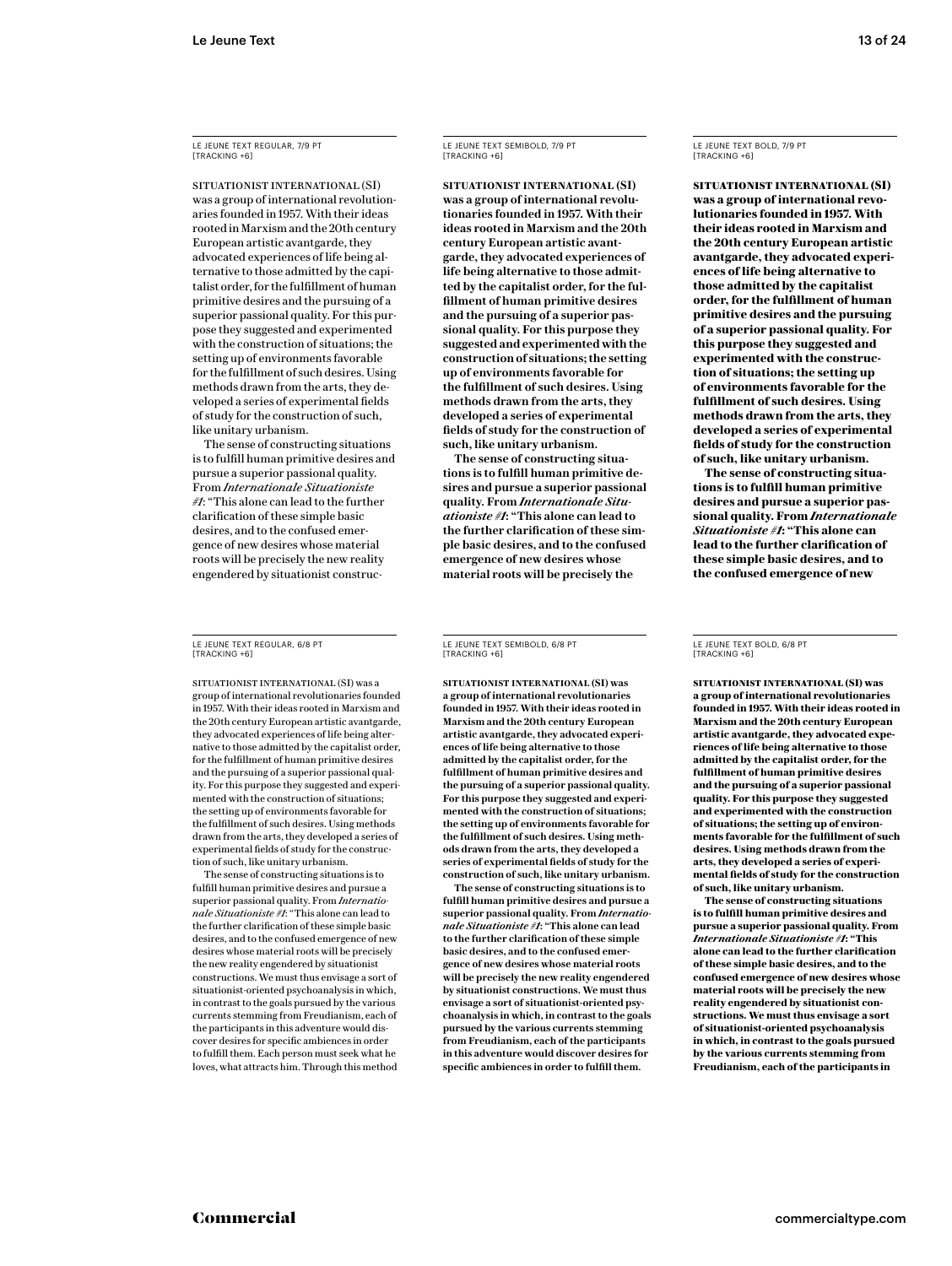LE JEUNE TEXT REGULAR, REGULAR ITALIC, 9/11 PT

The Spanish War, which began in 1739, and the French war which soon followed it occasioned further increase of the debt, which, on the 31st of December 1748, after the war had been concluded by the Treaty of Aix-la-Chapelle, amounted to £78,293,313. The most profound peace of seventeen years continuance had taken no more than £8,328,354. from it. A war of less than nine years' continuance added £31,338,689 to it. (Refer to James Postlethwaite's *The History of the Public Revenue*.) During the administration of Mr. Pelham, the interest of the public debt was reduced, or at least measures were taken for reducing it, from four to three per cent; the sinking fund was increased, and some part of the public debt was paid off. In 1755, before the breaking out of the late war, the funded debt of Great Britain amounted to  $\pounds$ 72,289,673. On the 5th of January 1763, at the conclusion of the peace, the funded debt amounted to £122,603,336. The unfunded debt has been stated at £13,927,589.

LE JEUNE TEXT REGULAR, REGULAR ITALIC, 9/13 PT

The Spanish War, which began in 1739, and the French war which soon followed it occasioned further increase of the debt, which, on the 31st of December 1748, after the war had been concluded by the Treaty of Aix-la-Chapelle, amounted to £78,293,313. The most profound peace of seventeen years continuance had taken no more than £8,328,354. from it. A war of less than nine years' continuance added £31,338,689 to it. (Refer to James Postlethwaite's *The History of the Public Revenue.*) During the administration of Mr. Pelham, the interest of the public debt was reduced, or at least measures were taken for reducing it, from four to three per cent; the sinking fund was increased, and some part of the public debt was paid off. In 1755, before the breaking out of the late war, the funded debt of Great Britain amounted to  $\pounds$ 72,289,673. On the 5th of January 1763, at the conclusion of the peace, the funded debt amounted to £122,603,336. The unfundLE JEUNE TEXT REGULAR, REGULAR ITALIC, 9/12 PT

The Spanish War, which began in 1739, and the French war which soon followed it occasioned further increase of the debt, which, on the 31st of December 1748, after the war had been concluded by the Treaty of Aix-la-Chapelle, amounted to £78,293,313. The most profound peace of seventeen years continuance had taken no more than £8,328,354. from it. A war of less than nine years' continuance added £31,338,689 to it. (Refer to James Postlethwaite's *The History of the Public Revenue.*) During the administration of Mr. Pelham, the interest of the public debt was reduced, or at least measures were taken for reducing it, from four to three per cent; the sinking fund was increased, and some part of the public debt was paid off. In 1755, before the breaking out of the late war, the funded debt of Great Britain amounted to £72,289,673. On the 5th of January 1763, at the conclusion of the peace, the funded debt amounted to £122,603,336. The unfunded debt has been stated at £13,927,589.

LE JEUNE TEXT REGULAR, REGULAR ITALIC, 9/14 PT

The Spanish War, which began in 1739, and the French war which soon followed it occasioned further increase of the debt, which, on the 31st of December 1748, after the war had been concluded by the Treaty of Aix-la-Chapelle, amounted to £78,293,313. The most profound peace of seventeen years continuance had taken no more than £8,328,354. from it. A war of less than nine years' continuance added £31,338,689 to it. (Refer to James Postlethwaite's *The History of the Public Revenue*.) During the administration of Mr. Pelham, the interest of the public debt was reduced, or at least measures were taken for reducing it, from four to three per cent; the sinking fund was increased, and some part of the public debt was paid off. In 1755, before the breaking out of the late war, the funded debt of Great Britain amounted to £72,289,673. On the 5th of January 1763, at the conclusion of the peace, the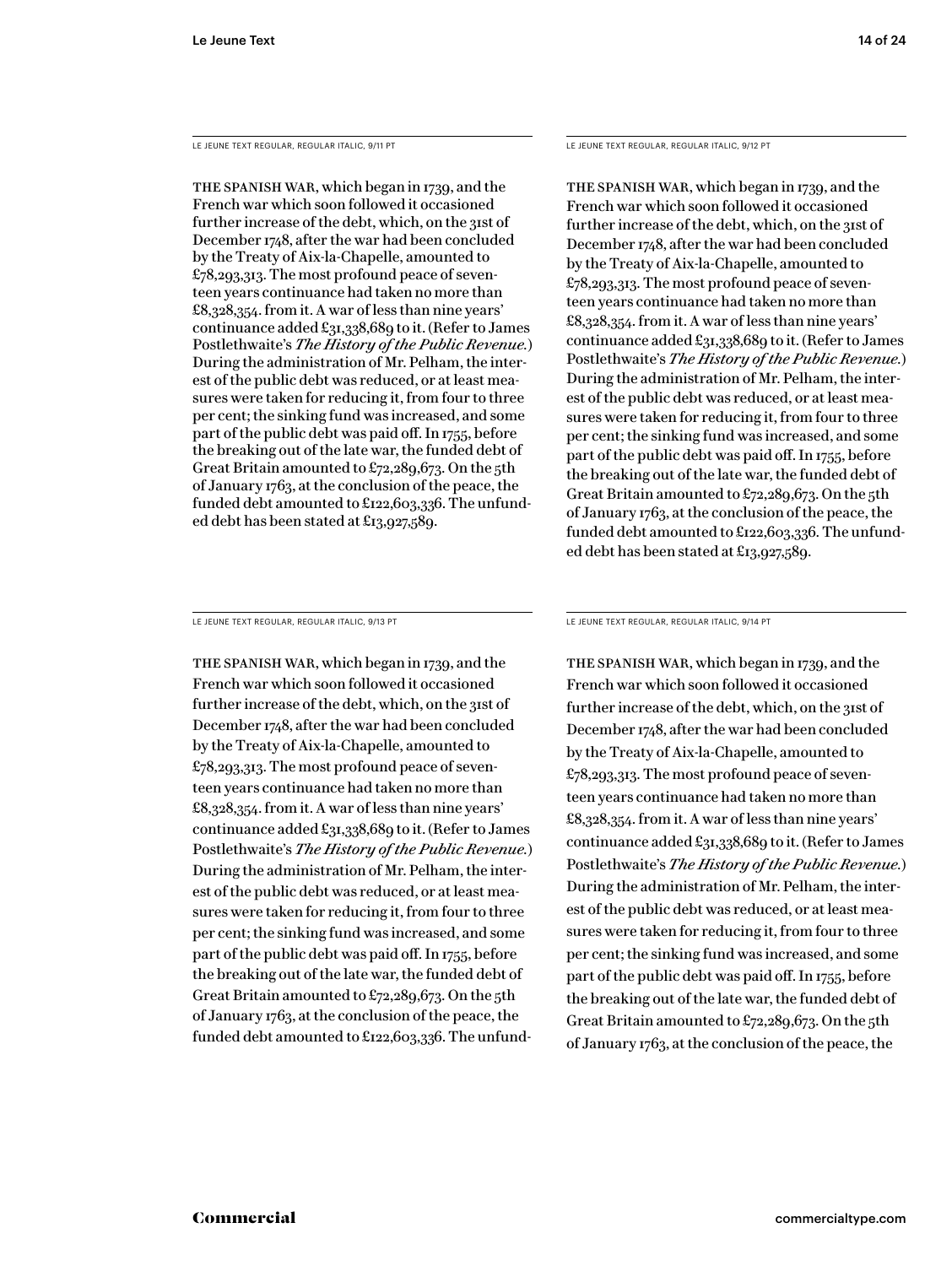ČESKÝ (CZECH) LE JEUNE TEXT REGULAR, REGULAR ITALIC, 9/12 PT

Ačkoli klimšova nenapsala knih mnoho, přece zná ji ta naše četbychtivá mládež tuze dobře. Zná ji zejména z knih: Z jara do léta, Kniha báchorek, Paleček a Malenka, Z ráje, Rodinná skřínka a j., a pak z různých časopisů pro mládež, do nichž velice pilně přispívá. Její práce vesměs děti naše rády čítají, poněvadž skutečně vynikají vším, čeho se na dobré četbě žádá. Však Klimšova také pracuje s láskou, pracuje opravdově vážně a nevydá nic na světlo, co by důkladně nepodrobila soudu svému i soudu jiných. A to právě dodává jejím prácem té pravé ceny. Nuže seznammež se se životem této tiché a skromné pracovnice, seznammež se i s jejími pěknými spisy. Klimšova narodila se 7. dne měsíce prosince roku 1851. v Poličce. Otec její byl dosti zámožným a váženým měšťanem, měltě v Poličce dům a byl dlouhá léta členem obecního zastupitelstva, ba i městským radním. *Při domě měli Klimšovi zahrádku.* Něžná matka Bohumilčina milovala totiž velice květiny a při tom lnula také velikou láskou ku zvířatům. Byla dobra, o vše, ale zvláště o děti své starostliva, při tom pilna, šetrna a skoro až

DEUTSCH (GERMAN) LE JEUNE TEXT REGULAR, REGULAR ITALIC, 9/12 PT

Sehen wir das Gesamtbild unseres heutigen Lebens nur mit unseren Augen an, so können wir die Folgerung ziehen, daß dieses Gebilde einen chaotischen Charakter trägt, und es kann uns nicht wundern, daß diejenigen, welche sich in diesem scheinbaren Chaos unwohl fühlen, der Welt entfliehen oder sich in geistigen Abstraktionen verlieren wollen. Doch jedenfalls muß es uns klar sein, daß diese Flucht vor der Wirklichkeit ein ebenso großer Irrtum ist wie jene Anlehnung an den reinsten Materialismus. Weder die Flucht in das Mittelalter, noch der von verschiedenen Kunsthistorikern empfohlene Wiederaufbau des Olympos kann und die Lösung bringen. Unsere Zeit hat eine andere Mission zu erfüllen als die des Mittelalters und des Hellenismus. *Um die Aufgabe unserer Zeit richtig zu verstehen, ist es notwendig,* daß wir nicht nur mit unseren Augen, sondern vielmehr mit unseren innerlichen Sinnesorganen die Lebensstruktur erfassen. Haben wir einmal die Synthese des Lebens aus der Tiefe unseres Wesens gewonnen und als Inhalt von Kultur und Kunst anerkannt, so wird

DANSK (DANISH) LE JEUNE TEXT REGULAR, REGULAR ITALIC, 9/12 PT

Der var en lille havfisk af god familie, navnet husker jeg ikke, det må de lærde sige dig. Den lille fisk havde attenhundrede søskende, alle lige gamle; de kendte ikke deres fader eller moder, de måtte straks skøtte sig selv og svømme om, men det var en stor fornøjelse; vand havde de nok at drikke, hele verdenshavet, føden tænkte de ikke på, den kom nok; hver ville følge sin lyst, hver ville få sin egen historie, ja det tænkte heller ingen af dem på. Solen skinnede ned i vandet, det lyste om dem, det var så klart, det var en verden med de forunderligste skabninger, og nogle så gruelig store, med voldsomme gab, de kunne sluge de attenhundrede søskende, men det tænkte de heller ikke på, for ingen af dem var endnu blevet slugt. *De små svømmede sammen, tæt op til hverandre,* som sildene og makrellerne svømmer; men som de allerbedst svømmede i vandet og tænkte på ingenting, sank, med forfærdelig lyd, ovenfra, midt ned imellem dem, en lang, tung ting, der slet ikke ville holde op; længere og længere strakte den sig, og hver af småfiskene, som den ramte, blev kvast eller fik et knæk,

#### ESPAÑOL (SPANISH) LE JEUNE TEXT REGULAR, REGULAR ITALIC, 9/12 PT

En esta conferencia no pretendo, como en anteriores, definir, sino subrayar; no quiero dibujar, sino sugerir. Animar, en su exacto sentido. Herir pájaros soñolientos. Donde haya un rincón oscuro, poner un reflejo de nube alargada y regalar unos cuantos espejos de bolsillo a las señoras que asisten. He querido bajar a la ribera de los juncos. Por debajo de las tejas amarillas. A la salida de las aldeas, donde el tigre se come a los niños. Estoy en este momento lejos del poeta que mira el reloj, lejos del poeta que lucha con la estatua, que lucha con el sueño, que lucha con la anatomía; he huido de todos mis amigos y me voy con aquel muchacho que se come la fruta verde y mira cómo las hormigas devoran al pájaro aplastado por el automóvil. *Por las calles más puras del pueblo me encontraréis;* por el aire viajero y la luz tendida de las melodías que Rodrigo Caro llamó "reverendas madres de todos los cantares". Por todos los sitios donde se abre la tierna orejita rosa del niño o la blanca orejita de la niña que espera, llena de miedo, el alfiler que abra el agujero para la arracada. En todos los paseos que yo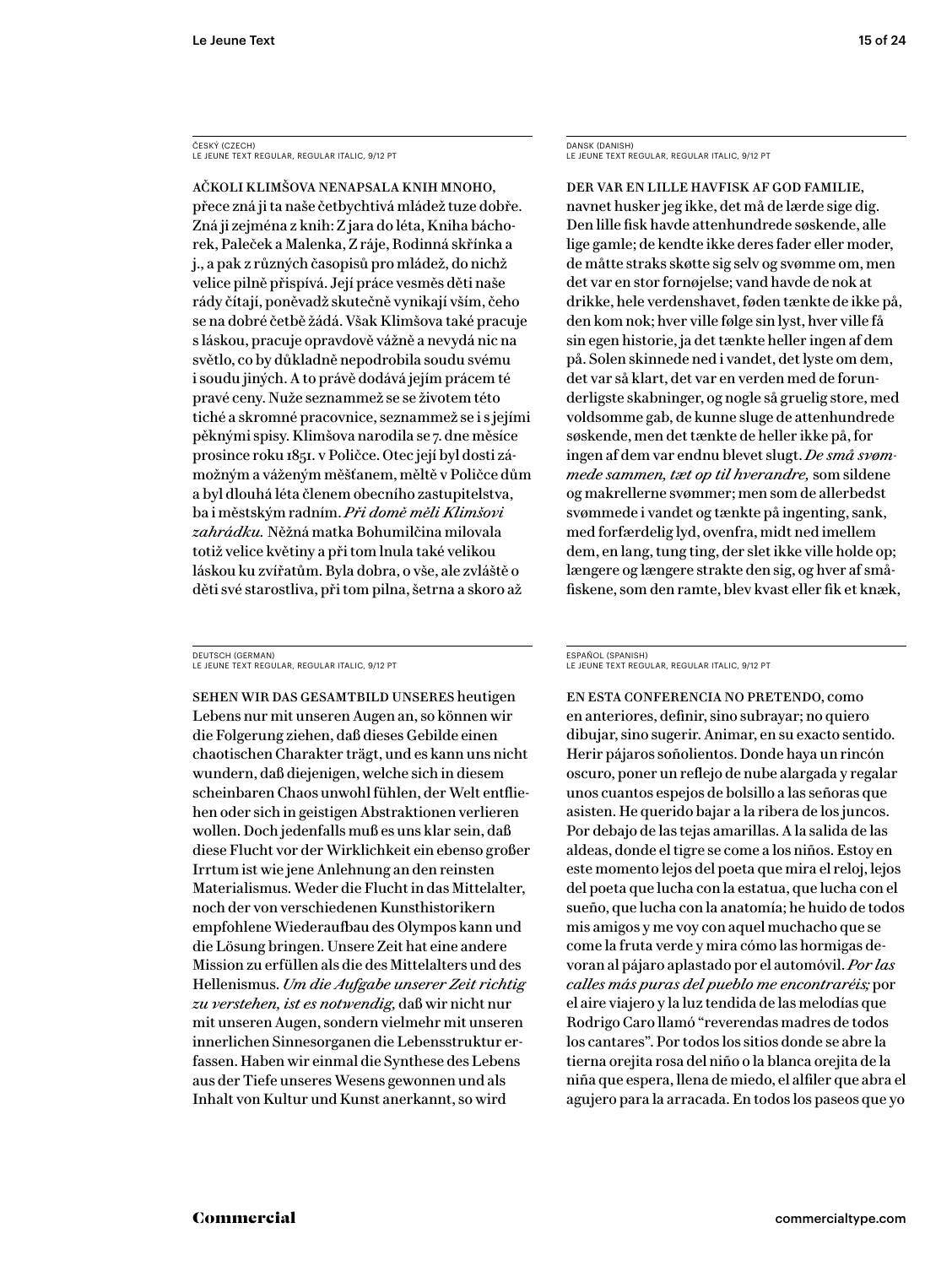FRANÇAIS (FRENCH) LE JEUNE TEXT REGULAR, REGULAR ITALIC, 9/12 PT

Dada a son origine dans le dictionnaire. C'est terriblement simple. En français cela signifie «cheval de bois». En allemand «va te faire, au revoir, à la prochaine». En roumain «oui en effet, vous avez raison, c'est ça, d'accord, vraiment, on s'en occupe», etc. C'est un mot international. Seulement un mot et ce mot comme mouvement. Très facile à comprendre. Lorsqu'on en fait une tendance artistique, cela revient à vouloir supprimer les complications. *Psychologie Dada.* Allemagne Dada y compris indigestions et crampes brouillardeuses, littérature Dada, bourgeoisie Dada et vous, très vénérés poètes, vous qui avez toujours fait de la poésie avec des mots, mais qui n'en faites jamais du mot luimême, vous qui tournez autour d'un simple point en poétisant. Guerre mondiale Dada et pas de fin, révolution Dada et pas de commencement. Dada, amis et soi-disant poètes, très estimés fabricateurs et évangélistes Dada Tzara, Dada Huelsenbeck, Dada m'dada, Dada m'dada, Dada mhm, dada dera dada, Dada Hue, Dada Tza. Comment obtenir la béatitude ? En disant Dada. Comment devenir cé-

MAGYAR (HUNGARIAN) LE JEUNE TEXT REGULAR, REGULAR ITALIC, 9/12 PT

Hajnali két órakor a segédtiszt belépett a tábornok szobájába és jelentette, hogy a járőrök elindultak a hodricsi úton. Az asztalra állított petróleumlámpa körül szétteregetett tereprajzok és jelentések hevertek, rajtuk keresztbe dobva egy ezüstgombos lovaglópálca. A tábornok a szoba közepén állt és hideg arccal hallgatta a segédtiszt szavait. Kurtára nyírt szakála rőtesen csillogott a lámpafényben. *Aranykeretes szemüvege mögül jeges nyugalommal csillámlottak elő kék szemei.* Csupa energia volt ez a hat láb magas, karcsú ember, aki egy hónap előtt vette át a feldunai hadtest parancsnokságát. De most mégis, mintha valami fáradtságot vagy inkább fásultságot árultak volna el mozdulatai. Némán bólintott s mikor a segédtiszt mögött becsukódott az ajtó, kimerülten dobta magát a kopott díványra. Két nap óta mindig talpon volt s egyik izgalom a másik után érte. A Szélakna irányában fekvő főcsapat felé haladó ellenség már egy napi előnyt nyert a Zsarnócra kirendelt zászlóalj parancsnokának ügyetlensége folytán. Első felindulásában maga vette át a zászlóalj vezényletét ITALIANO (ITALIAN) LE JEUNE TEXT REGULAR, REGULAR ITALIC, 9/12 PT

Dapprima, ripetendendo l'errore commesso in gioventù, scrisse di animali che conosceva poco, e le sue favole risonarono di ruggiti e barriti. Poi si fece più umano, se così si può dire, scrivendo degli animali che credeva di conoscere. Così la mosca gli regalò una gran quantità di favole dimostrandosi un animale più utile di quanto si creda. In una di quelle favole ammirava la velocità del dittero, velocità sprecata perchè non gli serviva nè a raggiungere la preda nè a garantire la sua incolumità. Qui faceva la morale una testuggine. Un'altra favola esaltava la mosca che distruggeva le cose sozze da essa tanto amate. Una terza si meravigliava che la mosca, l'animale più ricco d'occhi, veda tanto imperfettamente. Infine una raccontava di un uomo che, dopo di aver schiacciato una mosca noiosa, le gridò: "Ti ho beneficata; ecco che non sei più una mosca". Con tale sistema *era facile di avere ogni giorno* la favola pronta col caffè del mattino. Doveva venire la guerra ad insegnargli che la favola poteva divenire un'espressione del proprio animo, il quale così inseriva la mummietta nella macchina della vita, quale

#### POLSKI (POLISH) LE JEUNE TEXT REGULAR, REGULAR ITALIC, 9/12 PT

Od wczoraj jakiś niepokój panuje w uliczce. Stary Mendel dziwi się i częściej niż zwykle nakłada krótką łajkę patrząc w okno. Tych ludzi nie widział on tu jeszcze. Gdzie idą? Po co przystają z robotnikami, śpieszącymi do kopania fundamentów pod nowy dom niciarza Greulicha? Skąd się tu wzięły te obszarpane wyrostki? Dlaczego patrzą tak po sieniach? Skąd mają pieniądze, że idą w pięciu do szynku? Stary Mendel kręci głową, smokcząc mały, silnie wygięty wiśniowy cybuszek. *On zna tak dobrze tę uliczkę cichą. Jej fizjonomię, jej ruch.* jej głosy, jej tętno. Wie, kiedy zza którego węgła wyjrzy w dzień pogodny słońce; ile dzieci przebiegnie rankiem, drepcąc do ochronki, do szkoły; ile zwiędłych dziewcząt w ciemnych chustkach, z małymi blaszeczkami w ręku przejdzie po trzy, po cztery, do fabryki cygar na robotę; ile kobiet przystanie z koszami na starym, wytartym chodniku, pokazując sobie zakupione jarzyny, skarżąc się na drogość jaj, mięsa i masła; ilu wyrobników przecłapie środkiem bruku, ciężkim chodem nóg obutych w trepy, niosąc pod pachą węzełki, a w ręku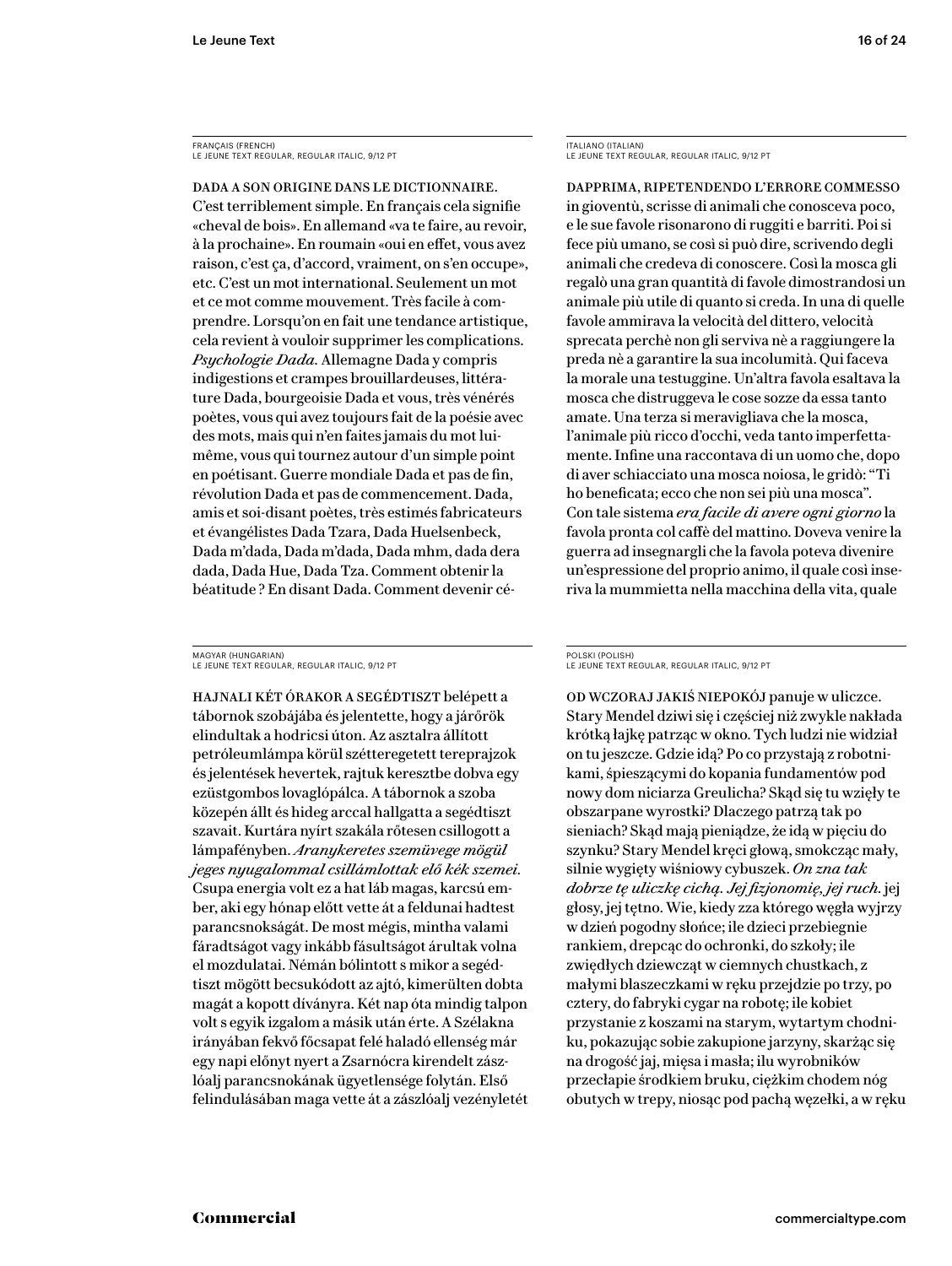PORTUGUÊS (PORTUGUESE) LE JEUNE TEXT REGULAR, REGULAR ITALIC, 9/12 PT

D. Benedita levantou-se, no dia seguinte, com a idéia de escrever uma carta ao marido, uma longa carta em que lhe narrasse a festa da véspera, nomeasse os convivas e os pratos, descrevesse a recepção noturna, e, principalmente, desse notícia das novas relações com D. Maria dos Anjos. A mala fechava-se às duas horas da tarde, D. Benedita acordara às nove, e, não morando longe (morava no *Campo da Aclamação*), um escravo levaria a carta ao correio muito a tempo. Demais, chovia; D. Benedita arredou a cortina da janela, deu com os vidros molhados; era uma chuvinha teimosa, o céu estava todo brochado de uma cor pardo-escura, malhada de grossas nuvens negras. Ao longe, viu flutuar e voar o pano que cobria o balaio que uma preta levava à cabeça: concluiu que ventava. Magnífico dia para não sair, e, portanto, escrever uma carta, duas cartas, todas as cartas de uma esposa ao marido ausente. Ninguém viria tentá-la. Enquanto ela compõe os babadinhos e rendas do roupão branco, um roupão de cambraia que o desembargador lhe dera em 1862, no mesmo dia aniversário, 19 de setembro,

SVENSKA (SWEDISH) LE JEUNE TEXT REGULAR, REGULAR ITALIC, 9/12 PT

Klockan var mellan åtta och nio den vackra majmorgonen, då Arvid Falk efter scenen hos brodern vandrade gatorna framåt, missnöjd med sig själv, missnöjd med brodern och missnöjd med det hela. Han önskade att det vore mulet och att han hade dåligt sällskap. Att han var en skurk, det trodde han icke fullt på, men han var icke nöjd med sig själv, han var så van att ställa höga fordringar på sig, och han var inlärd att i brodern se ett slags styvfar, för vilken han hyste stor aktning, nästan vördnad. Men även andra tankar döko upp och gjorde honom bekymrad. Han var utan pengar och utan sysselsättning. Detta senare var kanske det värsta ty sysslolösheten var honom en svår fiende, begåvad med en aldrig vilande fantasi som han var. *Under ganska obehagliga funderingar hade han kommit ner på Lilla Trädgårdsgatan;* han följde vänstra trottoaren utanför Dramatiska Teatern och befann sig snart inne på Norrlandsgatan; han vandrade utan mål och gick rätt fram; snart började stenläggningen bli ojämn, träkåkar efterträdde stenhusen, illa klädda människor kastade missSUOMI (FINNISH) LE JEUNE TEXT REGULAR, REGULAR ITALIC, 9/12 PT

He olivat ystäviä ystävyydessä, joka oli läheisempää kuin veljeys. Nello oli pieni Ardennelainen — Patras suuri Flamandilainen. He olivat saman ikäisiä vuosilla mitattuna, mutta kuitenkin toinen oli vielä nuori, toinen oli jo vanha. He olivat asuneet yhdessä koko ikänsä; molemmat he olivat orpoja ja kurjia sekä saivat leipänsä samasta kädestä. Se oli ollut heidän siteensä alku, heidän ensimmäinen sympatian säikeensä; se oli vahvistunut päivä päivältä ja kasvanut heidän mukanaan kiinteänä ja erottamattomana niin, että he alkoivat rakastaa toisiansa erittäin paljon. Heidän kotinsa oli pieni mökki pienen *F lamandilaisen kylän reunalla*, peninkulman päässä Antverpenistä. Kylä sijaitsi leveiden laidunkaistaleiden ja viljavainioiden välissä, ja sen läpi virtaavan suuren kanavan reunamilla kasvoi pitkät rivit tuulessa taipuvia poppeleita ja tervaleppiä. Siinä oli parikymmentä maatilaa ja taloa, joiden ikkunaluukut olivat kirkkaan vihreät tai taivaansiniset ja katot ruusunpunaiset tai mustavalkoiset sekä seinät niin valkoisiksi maalatut, että ne loistivat auringossa kuin puhdas

TÜRKÇE (TURKISH) LE JEUNE TEXT REGULAR, REGULAR ITALIC, 9/12 PT

Sadık genç, araladığı kapıyı çekince, yine birden kararan sanduka sükunu içinde, İskender Paşa, galeyansız ibadetine başlardı. Artık dünyaya dair hiçbir ümidi kalmamıştı. İstediği yalnız bir iman selametiydi. Vâkıa korkak bir adam değildi. Ama, muhakkak bir ölümü her gün, her saat, her dakika, hatta her saniye beklemek… Onun cesaretini kırmış, sinirlerini zayıflatmıştı. Evet, ya kafası kesilecek, ya boğulacaktı! Düşündükçe, ensesinde soğuk bir satırın sarih temasını duyar gibi oluyordu. Bu sarih temas silinirken karşısına kendi boğuk hayali gelirdi; gözleri patlamış, kavuğu bir tarafa yuvarlanmış, boynu yağlı bir kement ile sıkılmış, ayağından pabuçları çıkmış, ipek kuşağı çözülmüş, karanlık, köpüklü ağzından siyah dili sarkmış bir naaş... İskender Paşa'nın yerde sürünen ölüsü! Tit*rer, gözlerini oğuşturur, yine salât-ü selamlarını çekmeye başlardı.* Yakın akıbetinin bu uzvî hatırası o kadar bariz, o kadar kuvvetliydi ki… Çocukluğunun saf muhayyilesini süsleyen cennet bahçelerini, hûri, gılman alaylarını, Tûba ağacını, Sırat köprüsünü şimdi düşünemiyordu bile… Zihni durmuştu.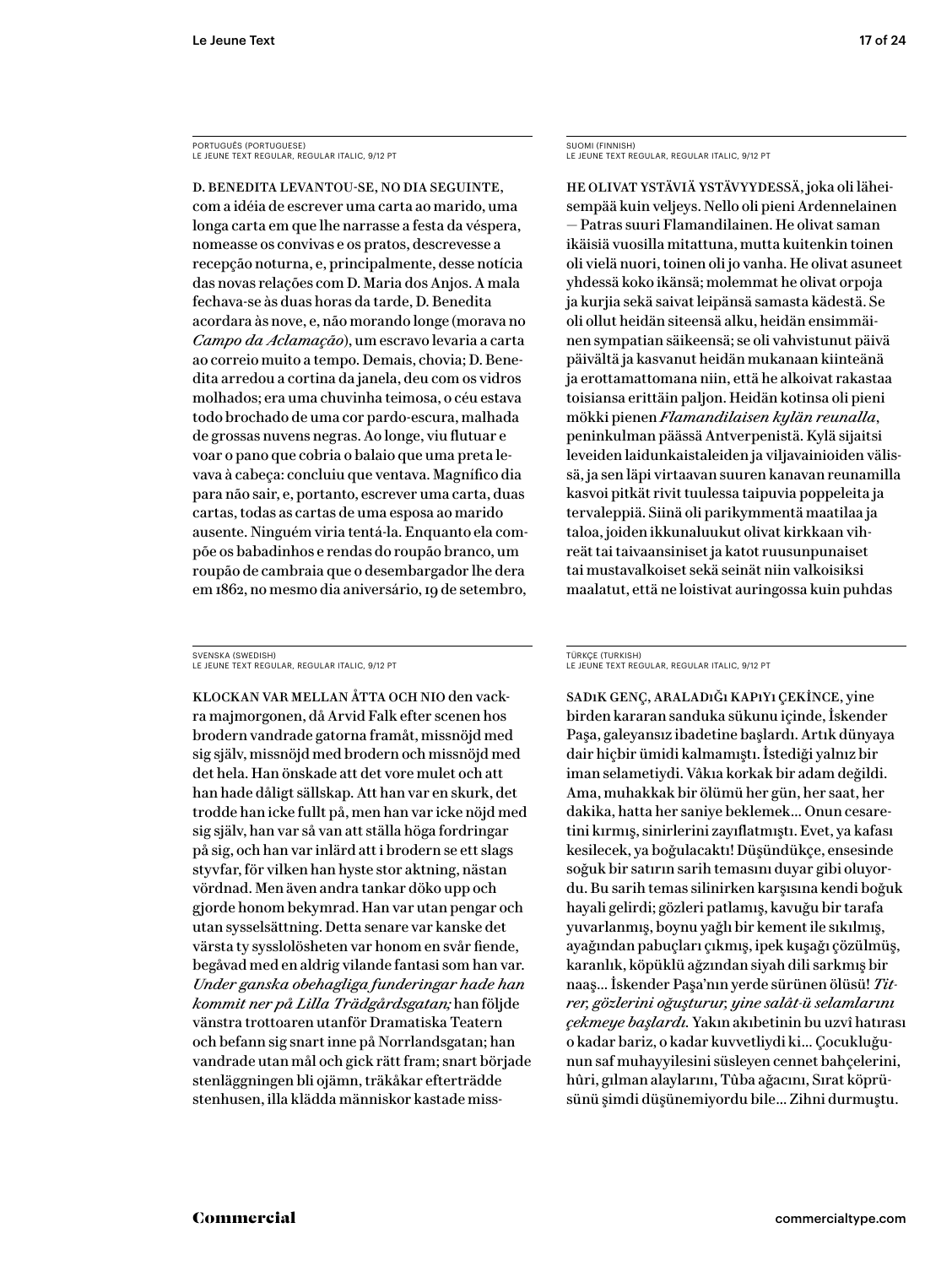| UPPERCASE                                    | ABCDEFGHIJKLMNOPQRSTUVWXYZ                                                                                                                                                                                                                                                                                                                                         |  |  |  |  |
|----------------------------------------------|--------------------------------------------------------------------------------------------------------------------------------------------------------------------------------------------------------------------------------------------------------------------------------------------------------------------------------------------------------------------|--|--|--|--|
| LOWERCASE                                    | abcdefghijklmnopqrstuvwxyz                                                                                                                                                                                                                                                                                                                                         |  |  |  |  |
| SMALL CAPS                                   | ABCDEFGHIJKLMNOPQRSTUVWXYZ                                                                                                                                                                                                                                                                                                                                         |  |  |  |  |
| STANDARD PUNCTUATION                         | $\{1,\ldots,\ldots\} \setminus \{1\} \cup \{1\} \cup \{1\} \cup \{1\} \cup \{1\} \cup \{1\} \cup \{1\} \cup \{1\} \cup \{1\} \cup \{1\} \cup \{1\} \cup \{1\} \cup \{1\} \cup \{1\} \cup \{1\} \cup \{1\} \cup \{1\} \cup \{1\} \cup \{1\} \cup \{1\} \cup \{1\} \cup \{1\} \cup \{1\} \cup \{1\} \cup \{1\} \cup \{1\} \cup \{1\} \cup \{1\} \cup \{1\} \cup \{1$ |  |  |  |  |
| ALL CAP PUNCTUATION                          | $i\dot{\epsilon}$ ---()[]{}/ \@«»0                                                                                                                                                                                                                                                                                                                                 |  |  |  |  |
| SMALL CAP PUNCTUATION                        | $(11\cdot3\cdot8\cdot\cdot\cdot\cdot))$ $($ $\frac{1}{3}$ / $\setminus\omega$                                                                                                                                                                                                                                                                                      |  |  |  |  |
| LIGATURES                                    | fb ff fh fi fj fk fl ffb ffh ffi ffj ffk ffl                                                                                                                                                                                                                                                                                                                       |  |  |  |  |
| PROPORTIONAL LINING<br>default figures       | $$EEY1234567890$ $cf\%$ %0 <sup>a0#°</sup> < + = - x : >'"                                                                                                                                                                                                                                                                                                         |  |  |  |  |
| PROPORTIONAL OLDSTYLE                        | $EE_{1234567890\%6\#^{\circ}\leq t=-x\div}$                                                                                                                                                                                                                                                                                                                        |  |  |  |  |
| PROPORTIONAL SMALL CAP                       | $$EEY1234567890\%$ %#                                                                                                                                                                                                                                                                                                                                              |  |  |  |  |
| PREBUILT FRACTIONS                           | $\frac{1}{2}$ $\frac{1}{3}$ $\frac{2}{3}$ $\frac{1}{4}$ $\frac{3}{4}$ $\frac{1}{8}$ $\frac{3}{8}$ $\frac{5}{8}$ $\frac{7}{8}$                                                                                                                                                                                                                                      |  |  |  |  |
| <b>NUMERATORS &amp;</b><br>DENOMINATORS      | $\text{H}^{1234567890/1234567890}$                                                                                                                                                                                                                                                                                                                                 |  |  |  |  |
| <b>SUPERSCRIPT &amp;</b><br><b>SUBSCRIPT</b> | $\rm{H}^{1234567890}$ $\rm{H}_{1234567890}$                                                                                                                                                                                                                                                                                                                        |  |  |  |  |
| STYLISTIC ALTERNATES                         | <b>K K</b> kg fk ffk $(Hn)[]\{\}$ $(HN)[]\{\}$ $(HN)[]\{\}$<br>1 1 1/8 1/4 1/3 1/2 $\rm{H1_1 H1^1}$<br>01234567898<br>K K kğĝģģ                                                                                                                                                                                                                                    |  |  |  |  |
| <b>ACCENTED UPPERCASE</b>                    | <i><b>AAAAAAAAAAÆÆÇĆČĈĊĎĐÉÊÈËĚĒĘĞĜĢĠ</b></i><br>ĦĤÍÎÌÏIĪĮĨĬĴĶŁĹĽĻĿÑŃŇŅŊÓÔŎŎŐŌØØŒ<br>ŔŘŖŠŚŞŠŞÞŤŢŦÚÛÙÜŬŰŨŲŮŨŴŴŴŸŶŶ<br>ŸIJŽŹŻ                                                                                                                                                                                                                                         |  |  |  |  |
| ACCENTED LOWER CASE                          | áâàäåãăāaåææçćčĉċďđéêèëěēegğĝģġħĥíîìïiījĩǐĵ]ķ<br>łĺľļŀñńňņŋ 'nóôòöõőōøǿœŕřŗßšśşŝşþťţŧúûùüŭűūų<br>ůũẃŵẁẅýŷỳÿijžźż                                                                                                                                                                                                                                                   |  |  |  |  |
| ACCENTED SMALL CAPS                          | ÁÂÀÄÅÃĂĀĄÅÆÆÇĆČĈĊĎĐÉÊÈËĚĒĘĞĜĢĠĦĤÍÎÌ<br>ÏIĪĮĨĬĴĶŁĹĽĻĿÑŃŇŅŊÓÔŎÖŐŐŌØŒŔŘŖŠ\$ŞŜŞÞ<br>ŤŢŦÚÛÙÜŬŰŪŲŮŨŴŴŴŴÝŶŶŸIJŽŹŻ                                                                                                                                                                                                                                                         |  |  |  |  |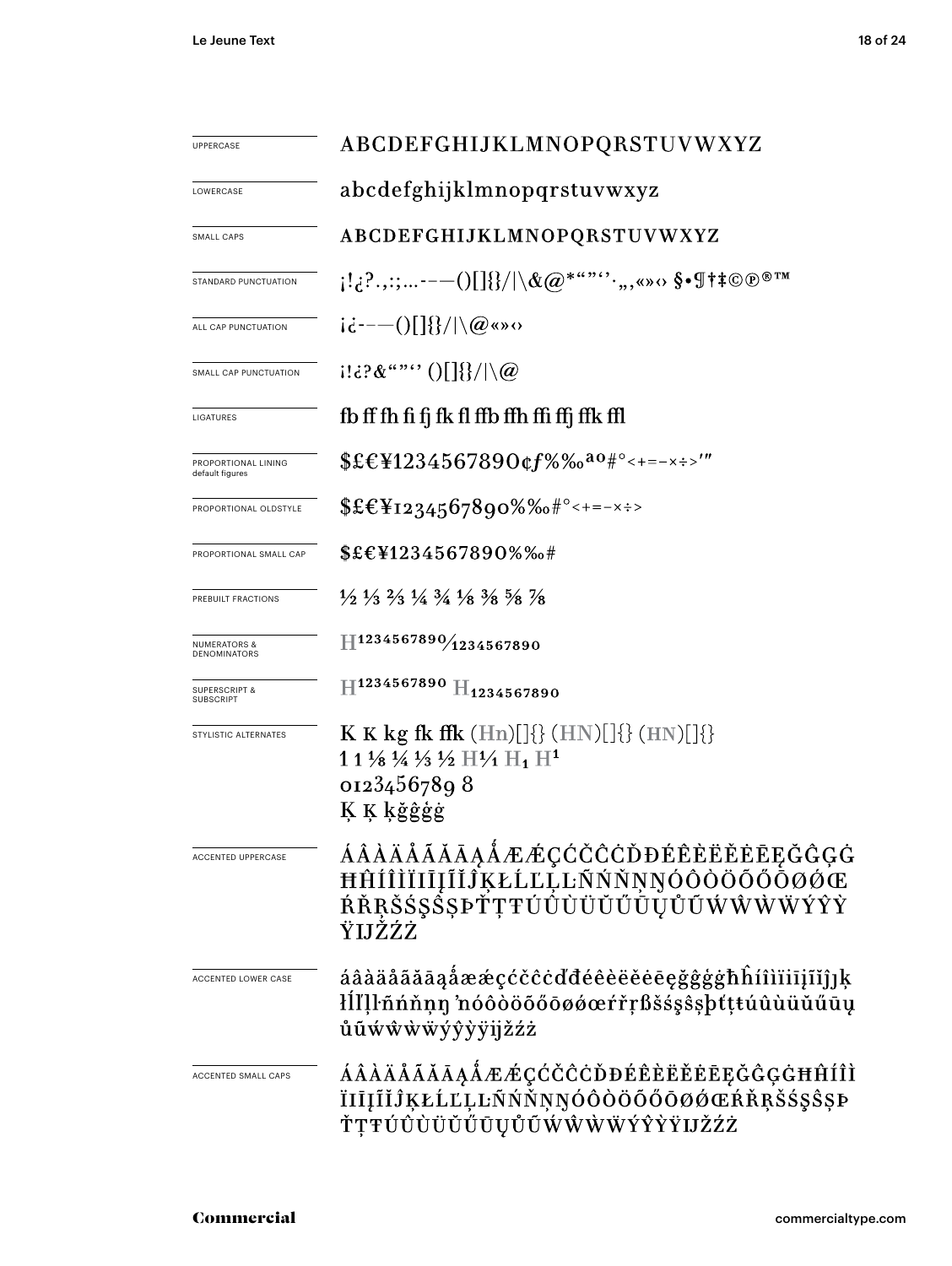| <b>UPPERCASE</b>                             | ABCDEFGHIJKLMNOPQRSTUVWXYZ                                                                                                           |  |  |  |  |  |
|----------------------------------------------|--------------------------------------------------------------------------------------------------------------------------------------|--|--|--|--|--|
| LOWERCASE                                    | abcdefghijklmnopqrstuvwxyz                                                                                                           |  |  |  |  |  |
| <b>SMALL CAPS</b>                            | ABCDEFGHIJKLMNOPQRSTUVWXYZ                                                                                                           |  |  |  |  |  |
| STANDARD PUNCTUATION                         |                                                                                                                                      |  |  |  |  |  |
| ALL CAP PUNCTUATION                          | $i\ddot{\epsilon}$ - $-$ ()[]{}/ \@@o                                                                                                |  |  |  |  |  |
| SMALL CAP PUNCTUATION                        | $i!i$ ?& "" ()[]{}/ \@                                                                                                               |  |  |  |  |  |
| LIGATURES                                    | fb ff fh fi fj fk fl ffb ffh ffi ffj ffk ffl                                                                                         |  |  |  |  |  |
| PROPORTIONAL LINING<br>default figures       | $$ \pounds \pounds \pounds \pounds \pounds 1234567890$ of $\% \%o^{a_0} \#^{\circ}<\,+= - \times \div \times^{\prime \prime \prime}$ |  |  |  |  |  |
| PROPORTIONAL OLDSTYLE                        | $\text{\textit{SE}}\text{\textit{E}}\text{\textit{H}}\text{\textit{12}}34.567890\% \%$ o# $^{\circ}<$ +=- $\times$ ÷>                |  |  |  |  |  |
| PROPORTIONAL SMALL CAP                       | $$£E$ ¥1234567890%‰#                                                                                                                 |  |  |  |  |  |
| PREBUILT FRACTIONS                           | $\frac{1}{2}$ $\frac{1}{3}$ $\frac{2}{3}$ $\frac{1}{4}$ $\frac{3}{4}$ $\frac{1}{8}$ $\frac{3}{8}$ $\frac{5}{8}$ $\frac{7}{8}$        |  |  |  |  |  |
| <b>NUMERATORS &amp;</b><br>DENOMINATORS      | $H^{1234567890}/_{1234567890}$                                                                                                       |  |  |  |  |  |
| <b>SUPERSCRIPT &amp;</b><br><b>SUBSCRIPT</b> | H1234567890 H1234567890                                                                                                              |  |  |  |  |  |
| STYLISTIC ALTERNATES                         | $CK\,CK\,gkvvwwz\,f\!k\,f\!f\!k\,(Hn)/[\frac{1}{2}\,(HN)/[\frac{1}{2}\,(HN)]\frac{1}{2}\}$                                           |  |  |  |  |  |
|                                              | 0123456789 8<br>ÇĆĆČČĶ ÇĆĈĊČĶ ĝğġģķŵẁŵŵŵŵŵïźżž                                                                                       |  |  |  |  |  |
| ACCENTED UPPERCASE                           | <i>AAAÄÄÄÄĀĄÅÆÆÇĆČČČDĐÉÊÈËĔĔĒĘĞĜĢĠ</i><br>ĦĤÍÎÌĬIJĮĨĬĴĶŁĹĽĻĿÑŃŇŅŊÓÔÒÖŐŐŌØĆŒ<br>ŔŔŖŠŚŞŜŞPŤŢŦŰŨÙŬŬŬŨŲŮŨŴŴŴŸŶŶ<br>ŸIJŽŹŻ                |  |  |  |  |  |
| ACCENTED LOWER CASE                          | áâàäåããāaaåææçćčĉcďđéêèëĕēegğgggħĥíîìïiijíĭjĵķ<br>łĺľ Įlñńňṇŋ 'nóôòöõőōøøæŕřŗßšśşŝşþť ttúûùüŭűūų<br>ůũŵŵŵẅýŷỳÿijžźż                  |  |  |  |  |  |
| ACCENTED SMALL CAPS                          | <i>ÁÂÀÄÅÃĂĀĄÅÆÆÇĆČĈĊĎĐÉÊÈËĔĔĒĘĞĜĢĠĦĤÍÎÌ</i><br>ÏIJĨĬĴĶŁĹĽĻĿÑŃŇŅŊÓÔÒÖŐŐŌØŔŔŖŠŚŞŜŞÞ<br>ŤŢŦÚÛÙÜŬŰŪŲŮŨŴŴŴŴÝŶŶŸIJŽŹŻ                      |  |  |  |  |  |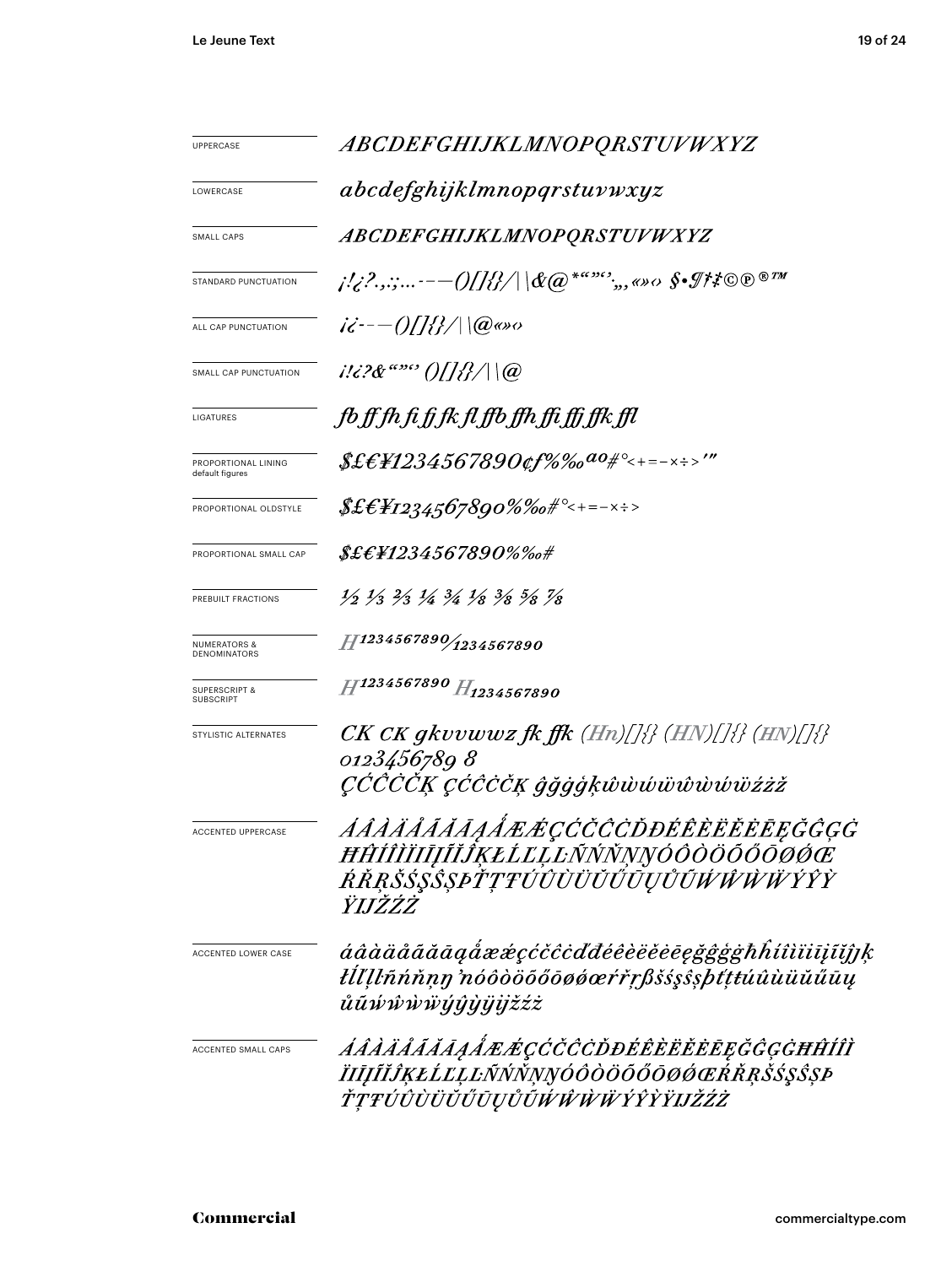| <b>UPPERCASE</b>                             | ABCDEFGHIJKLMNOPQRSTUVWXYZ                                                                                                                                                                                                                                                                                                            |  |  |  |  |  |
|----------------------------------------------|---------------------------------------------------------------------------------------------------------------------------------------------------------------------------------------------------------------------------------------------------------------------------------------------------------------------------------------|--|--|--|--|--|
| LOWERCASE                                    | abcdefghijklmnopqrstuvwxyz                                                                                                                                                                                                                                                                                                            |  |  |  |  |  |
| SMALL CAPS                                   | ABCDEFGHIJKLMNOPQRSTUVWXYZ                                                                                                                                                                                                                                                                                                            |  |  |  |  |  |
| STANDARD PUNCTUATION                         | $\{1,2^2,3^2,---0[1]\}\}/ \backslash \&Q^{****},3^*,\cdots,8^*$ of $\{\ast\}\ast\mathbb{C}$ $\mathbb{D}^{\,\oplus\,TM}$                                                                                                                                                                                                               |  |  |  |  |  |
| ALL CAP PUNCTUATION                          | $i\dot{\alpha}$ ---()[]{}/ \@«»0                                                                                                                                                                                                                                                                                                      |  |  |  |  |  |
| SMALL CAP PUNCTUATION                        | $1132\&$ "" $0$ [] $\}/\sqrt{a}$                                                                                                                                                                                                                                                                                                      |  |  |  |  |  |
| LIGATURES                                    | fb ff fh fi fj fk fl ffb ffh ffi ffj ffk ffl                                                                                                                                                                                                                                                                                          |  |  |  |  |  |
| PROPORTIONAL LINING<br>default figures       | $$E&Y1234567890$ cf%‰ <sup>a0#°</sup> <+=-x÷>'"                                                                                                                                                                                                                                                                                       |  |  |  |  |  |
| PROPORTIONAL OLDSTYLE                        | $$£CY1234567890\%%0$ #°<+=-x÷>                                                                                                                                                                                                                                                                                                        |  |  |  |  |  |
| PROPORTIONAL SMALL CAP                       | \$£€¥1234567890%‰#                                                                                                                                                                                                                                                                                                                    |  |  |  |  |  |
| PREBUILT FRACTIONS                           | $\frac{1}{2}$ $\frac{1}{3}$ $\frac{2}{3}$ $\frac{1}{4}$ $\frac{3}{4}$ $\frac{1}{8}$ $\frac{3}{8}$ $\frac{5}{8}$ $\frac{7}{8}$                                                                                                                                                                                                         |  |  |  |  |  |
| <b>NUMERATORS &amp;</b><br>DENOMINATORS      | $\mathbb{H}^{1234567890}/\mathbb{1}^{234567890}$                                                                                                                                                                                                                                                                                      |  |  |  |  |  |
| <b>SUPERSCRIPT &amp;</b><br><b>SUBSCRIPT</b> | H <sub>1234567890</sub> H <sub>1234567890</sub>                                                                                                                                                                                                                                                                                       |  |  |  |  |  |
| STYLISTIC ALTERNATES                         | $g$ (Hn)[]{} (HN)[]{} (HN)[]{}<br>$11\frac{1}{8}\frac{1}{4}\frac{1}{3}\frac{1}{2}$ H $\frac{1}{4}$ H <sub>1</sub> H <sup>1</sup><br>01234567898<br><u>ğĝģġ</u>                                                                                                                                                                        |  |  |  |  |  |
| "CUT" STENCIL ALTERNATES                     | J J acfggjry 39 39<br>fb ff fh fi fj fk fl ffb ffh ffi ffj ffk ffl<br>\$£€23569¢f <sup>a</sup> 23569 35 \$£€2356<br>$\frac{1}{2}$ $\frac{1}{3}$ $\frac{2}{3}$ $\frac{3}{4}$ $\frac{3}{8}$ $\frac{5}{8}$ H $\frac{23569}{23569}$ H $\frac{23569}{123569}$ H <sub>23569</sub><br>ÇĴŊŞIJ ÇĴŊŞIJ áâàäåããąåææçćčĉċğĝģġğğğğğj]]]rřŗßşýŷỳÿij |  |  |  |  |  |
| ACCENTED UPPERCASE                           | <u>ÁÂÀÄÄÄÄÄAÁÆÆÇĆČČÖÐÉÈÈËĚĒEĘĞĜĢĠĦĤÍÌÌĪIĪĮĨĬĴĶŁĹĽ</u><br>ĻĿÑŃŇŅŊÓŎŎŎŐŐŌØØŒŔŘŖŠŚŞŜŞÞŤŢŦŬŨÙŬŬŬŨŲŮŨŴŴ<br>ŴŴÝŶŶŸIJŽŹŻ                                                                                                                                                                                                                     |  |  |  |  |  |
| ACCENTED LOWER CASE                          | áâàäåãăāąåææçćčĉċďđéêèëěēęğĝġġħĥíîìïiīįĩĭjĵķłĺľļŀñńňņŋ 'nóôòöõ<br>őöøøœŕřŗßšśşŝşþtttúûùüŭűūụůũwŵŵŸýỳÿijžźż                                                                                                                                                                                                                            |  |  |  |  |  |
| <b>ACCENTED SMALL CAPS</b>                   | ÁÂÀÄÄÄÄÄĄÅÆÆÇĆČČÒĐÉÊÈËĔĔĘĞĜĢĠĦĤÍÎÌÏIĮĨĬĴĶŁĹĽĻĿÑŃŇ<br>ŅŊÓŎŎŎŐŎØØŒŔŘŖŠŚŞŜŞÞŤŢŦŬŨÙŬŬŬŨŲŮŨŴŴŴŸŶŶŸIJŽŹŻ                                                                                                                                                                                                                                    |  |  |  |  |  |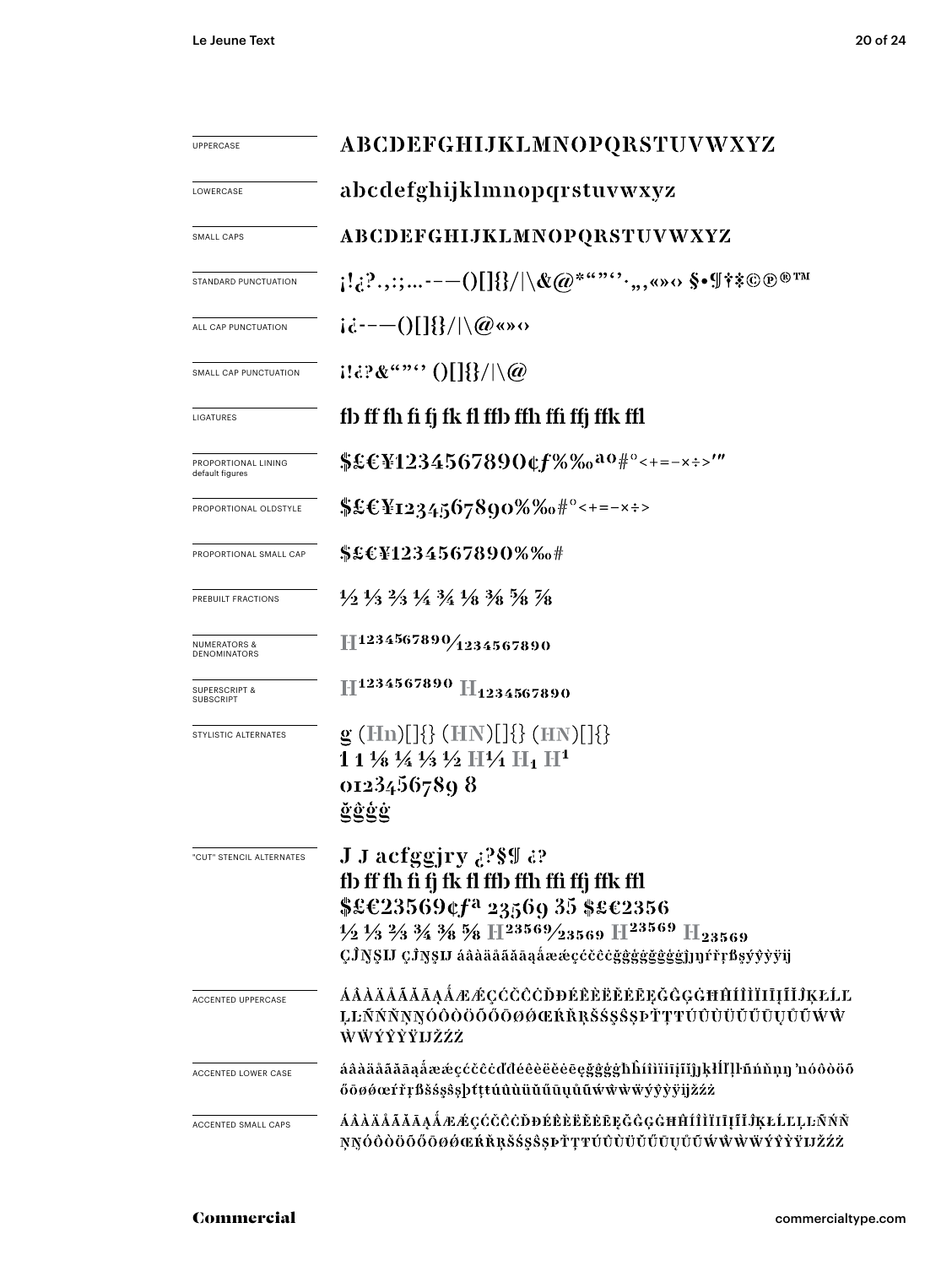| UPPERCASE                                    | ABCDEFGHIJKLMNOPQRSTUVWXYZ                                                                                                                                                                                                                                                                                                                       |  |  |  |  |  |
|----------------------------------------------|--------------------------------------------------------------------------------------------------------------------------------------------------------------------------------------------------------------------------------------------------------------------------------------------------------------------------------------------------|--|--|--|--|--|
| LOWERCASE                                    | abcdefghijklmnopqrstuvwxyz                                                                                                                                                                                                                                                                                                                       |  |  |  |  |  |
| <b>SMALL CAPS</b>                            | <i>ABCDEFGHIJKLMNOPQRSTUVWXYZ</i>                                                                                                                                                                                                                                                                                                                |  |  |  |  |  |
| STANDARD PUNCTUATION                         | j!¿?.,:;-— $O\!I\!I\!B\!/\! \&\!@$ *"" $\,\hat{}\,\,\,\,$ ;,, <>> $\diamond$ \$• $\mathscr{I}$ ?** $\circledcirc\circ$ ®##                                                                                                                                                                                                                       |  |  |  |  |  |
| ALL CAP PUNCTUATION                          | $i\dot{\epsilon}$ - $-$ ()[]{}/ \@@so                                                                                                                                                                                                                                                                                                            |  |  |  |  |  |
| SMALL CAP PUNCTUATION                        |                                                                                                                                                                                                                                                                                                                                                  |  |  |  |  |  |
| LIGATURES                                    | fb ff fh fi fj fk fl ffb ffh ffi ffj ffk ffl                                                                                                                                                                                                                                                                                                     |  |  |  |  |  |
| PROPORTIONAL LINING<br>default figures       | \$£EF1234567890¢f%‰ <sup>ao</sup> #°<+=-×÷>'"                                                                                                                                                                                                                                                                                                    |  |  |  |  |  |
| PROPORTIONAL OLDSTYLE                        | $\frac{1}{2}\mathcal{E}\mathcal{E}Y_{12345}$ 67890%‰# $^{\circ}<+=-x$ ÷>                                                                                                                                                                                                                                                                         |  |  |  |  |  |
| PROPORTIONAL SMALL CAP                       | \$£E¥1234567890%‰#                                                                                                                                                                                                                                                                                                                               |  |  |  |  |  |
| PREBUILT FRACTIONS                           | $\frac{1}{2}$ $\frac{1}{3}$ $\frac{2}{3}$ $\frac{1}{4}$ $\frac{3}{4}$ $\frac{1}{8}$ $\frac{3}{8}$ $\frac{5}{8}$ $\frac{7}{8}$                                                                                                                                                                                                                    |  |  |  |  |  |
| <b>NUMERATORS &amp;</b><br>DENOMINATORS      | 11234567890/1234567890                                                                                                                                                                                                                                                                                                                           |  |  |  |  |  |
| <b>SUPERSCRIPT &amp;</b><br><b>SUBSCRIPT</b> | H1234567890 H <sub>1234567890</sub>                                                                                                                                                                                                                                                                                                              |  |  |  |  |  |
| STYLISTIC ALTERNATES                         | $C$ C gkvvwwz fk ffk (Hn)[]{} (HN)[]{} (HN)[]{}<br>01234567898<br>$\mathit{C}\acute{C}\mathit{C}\acute{C}\acute{C}\acute{C}\acute{C}\acute{C}\acute{C}\acute{G}$ ğğğ $\acute{g}$ kŵwwwwwwwibziz                                                                                                                                                  |  |  |  |  |  |
| "CUT" STENCIL ALTERNATES                     | <i>J J cfggjkkrsywxy ¿?§¶ ¿?</i><br>fb ff fh fi fj fk fk fl ffb ffh ffi ffj ffk ffk ffl<br>\$£E¥23569¢f 23569 35 \$£E¥23569<br>$\frac{1}{2}$ $\frac{1}{3}$ $\frac{2}{3}$ $\frac{3}{4}$ $\frac{3}{8}$ $\frac{5}{8}$ H <sup>23569</sup> /23569 H <sup>23569</sup> H <sub>23569</sub><br>ÇÇÎNŞIJ ÇÇÎNŞIJ ææçćčĉeğgggğğğğğhkkyŕřŗβšss\$swŵŵŵïyŷŷijij |  |  |  |  |  |
| <b>ACCENTED UPPERCASE</b>                    | <i>AAAÄÄÄÄĀAA EGCCCCDDÉÊÈËËËE E GGGHĤÍÎÌÏIĮĨĨĴĶŁĹĽ</i><br>ĻĿŇŃŇŅŊÓŎŎŎŐŐŌØŎŒŔŘŖŠŚŞŜŞÞŤŢŦÚŮÙŬŬŰŪŲŮŨŴŴŴ<br>ŴŶŶŶŸIJŽŹŻ                                                                                                                                                                                                                               |  |  |  |  |  |
| ACCENTED LOWER CASE                          | áâàäåããāąåææçćčĉċďđéêèëěēegggghĥítìïiiiiijīijkłĺľlŀñńňņŋ 'nóôò<br>öőőōøøœŕřŗßšśşŝşþtttúûùüŭűūųůũŵŵŵijýŷġijijžźż                                                                                                                                                                                                                                  |  |  |  |  |  |
| ACCENTED SMALL CAPS                          | <i>ÁÁÁÄÁÁÁÁAÁÆÆÇĆČČÖÐÉÊÈËĚĖĒĘĞĜGĠĦĤÍÎÌĪIJĨĬĴĶŁĹĽĻĿÑŃŇŅ</i><br>ŊÓŎŎŎŐŎŌØŔŒŔŘŖŠŚŞŜŞÞŤŢŦÚÛÙŬŬŰŨŲŮŨŴŴŴŴŶŶŶŸIJŽŹŻ                                                                                                                                                                                                                                     |  |  |  |  |  |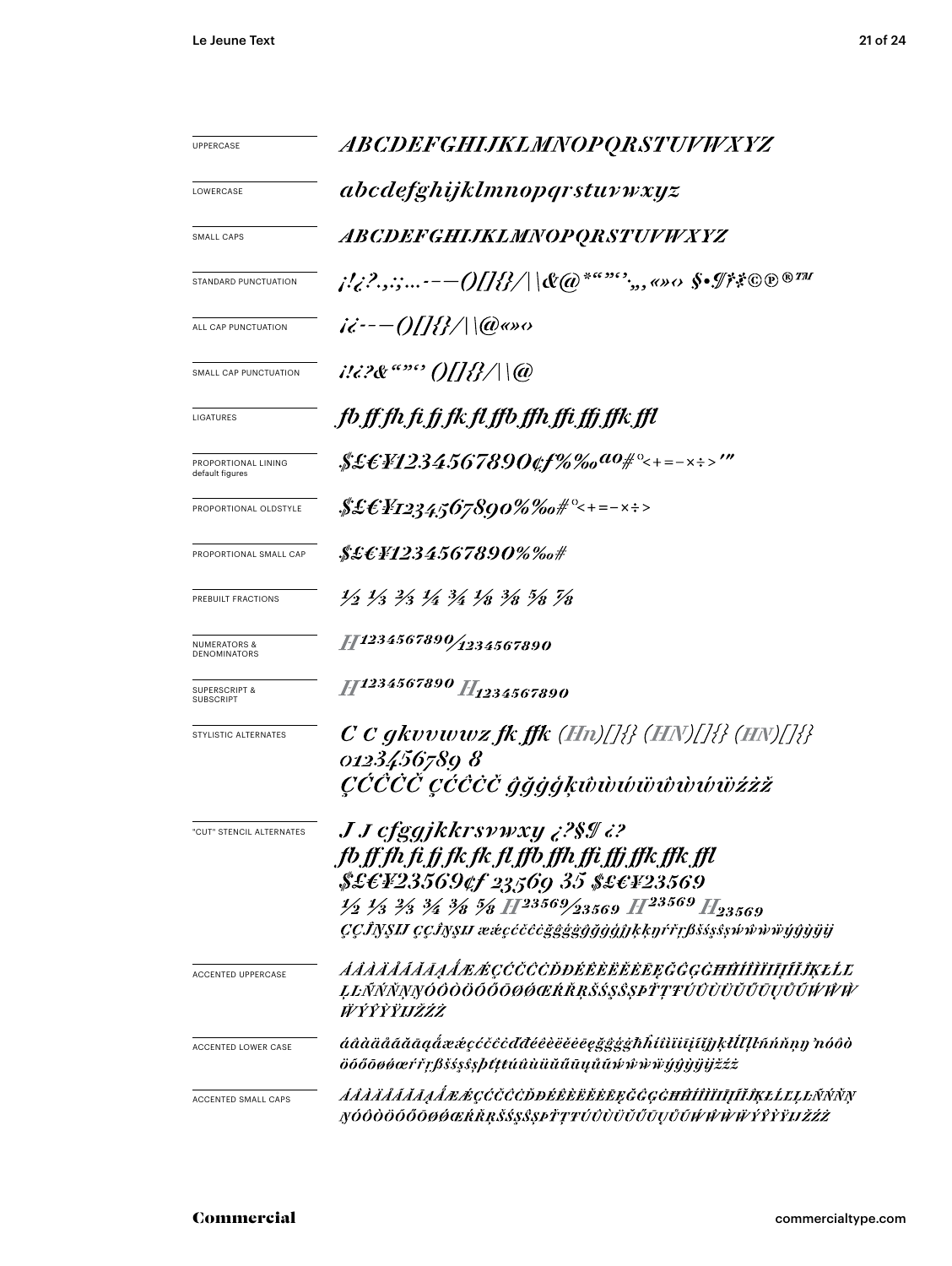| <b>OPENTYPE FEATURES</b><br><b>FAMILY WIDE</b>                     | <b>DEACTIVATED</b>           |                                     | <b>ACTIVATED</b>                                        |                                      |  |
|--------------------------------------------------------------------|------------------------------|-------------------------------------|---------------------------------------------------------|--------------------------------------|--|
| <b>ALL CAPS</b><br>opens up spacing, moves<br>punctuation up       |                              | Belts & [Socks] @ £9.70             | BELTS & [SOCKS] @ £9.70<br>(MAYO) & 'KETCHUP' @ $E$ 18? |                                      |  |
| SMALL CAPS                                                         |                              | (Mayo) & 'Ketchup' @ $E$ 18?        |                                                         |                                      |  |
| ALL SMALL CAPS<br>includes punctuation & figures                   | (Mayo) & 'Ketchup' @ $E$ 18? |                                     | $(MAYO)$ & 'KETCHUP' $@$ €18?                           |                                      |  |
| PROPORTIONAL LINING<br>default figures                             | March:<br>April:             | \$32,460 €11,895<br>¥70,031 £97,215 | March:<br>April:                                        | $$32,460$ €11,895<br>¥70,031 £97,215 |  |
| PROPORTIONAL OLDSTYLE                                              | March:<br>April:             | \$32,460 €11,895<br>¥70,031 £97,215 | March:<br>April:                                        | $$32,460$ €II,895<br>¥70,031 £97,215 |  |
| PROPORTIONAL SMALL CAP                                             | March:<br>April:             | \$32,460 €11,895<br>¥70,031 £97,215 | <b>MARCH:</b><br><b>APRIL:</b>                          | \$32,460 €11,895<br>¥70,031 £97,215  |  |
| ARBITRARY FRACTIONS<br>ignores numeric date format                 |                              | 21/03/15 & 291/118 46/923           | $21/03/15$ & $29\frac{1}{18}$ 46/923                    |                                      |  |
| SUPERSCRIPT/SUPERIOR                                               |                              | $x158 + y23 \times z18 - a4260$     | $x^{158} + y^{23} \times z^{18} - a^{4260}$             |                                      |  |
| SUBSCRIPT/INFERIOR                                                 |                              | $x158 \div y23 \times z18 - a4260$  | $X_{158} \div Y_{23} \times Z_{18} - 34260$             |                                      |  |
| <b>LANGUAGE FEATURE</b><br>Română ș accent                         | FAIMOȘI CONȘTIINȚA artiști   |                                     | FAIMOȘI CONȘTIINȚA artiști                              |                                      |  |
| <b>LANGUAGE FEATURE</b><br>Nederlands IJ glyph                     |                              | VRIJDAG IJSSELMEER Rijker           | VRIJDAG IJSSELMEER Rijker                               |                                      |  |
| <b>LANGUAGE FEATURE</b><br>Deutsche, Suomi, Svenska<br>low i j dot |                              | Mögliche sävelasteikko börjar       |                                                         | Mögliche sävelasteikko börjar        |  |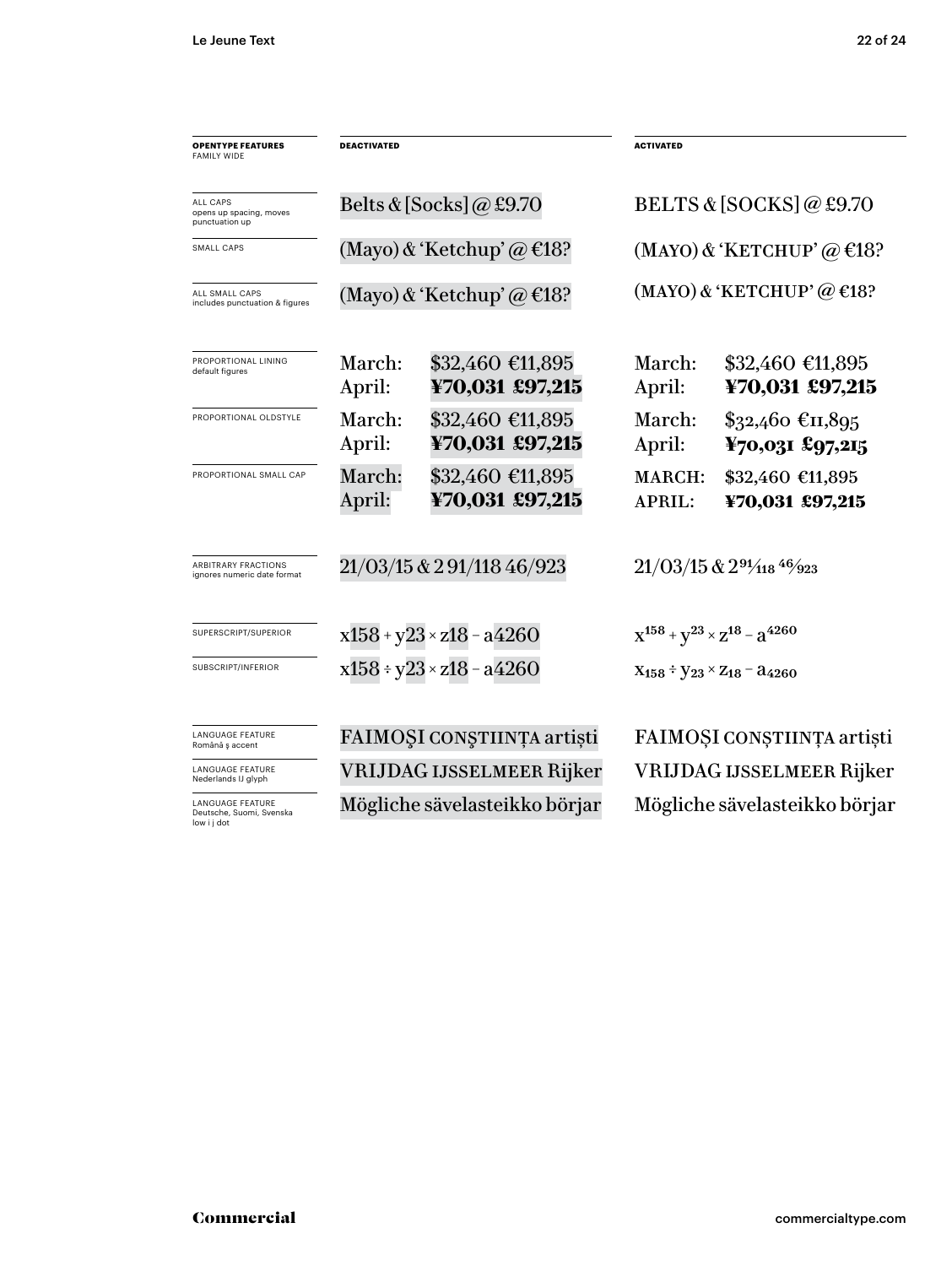# **OPENTYPE FEATURES** ROMAN & ITALIC

STYLISTIC SET 04 thin parenthesis, braces, brackets

STYLISTIC SET 05 archaic oldstyle 3 5

STYLISTIC SET 06 archaic oldstyle figures

STYLISTIC SET 07 alternate oldstyle 8

STYLISTIC SET 12 cut terminals (stencil only)

#### **OPENTYPE FEATURES** ROMAN

STYLISTIC SET 01 alternate K k

STYLISTIC SET 03 STYLISTIC SET 02 alternate g

alternate 1

STYLISTIC ALTERNATES Illustrator/Photo

#### **OPENTYPE FEATURES** ITALIC

STYLISTIC SET 01 alternate K

STYLISTIC SET 02 alternate g k

STYLISTIC SET 03 alternate oldstyle 1

STYLISTIC SET 08 alternate v w (straight serif)

STYLISTIC SET 09 alternate v w (curved serif)

STYLISTIC SET 10 alternate z

STYLISTIC SET 11 alternate C

STYLISTIC ALTERNATES Illustrator/Photoshop

## **DEACTIVATED ACTIVATED**

**JUST REJOIN configure after** *JOLLY joy for 36 5/9 icy crux* Touring the (old) Hudson shoal Touring the (old) Hudson shoal It wasn't until 1953's decision to Total revenues of  $\pounds_{3,29}8$ ,  $746$ ,  $150$  Total revenues of  $\pounds_{3,29}8$ ,  $746$ ,  $150$ Seismic event around 8700 BCE Seismic event around 8700 BCE

## **DEACTIVATED**

**DEACTIVATED**

100 New Styles for Spring 2016 Racing a P-12 [worth] \$1,467,503 Racing a P-12 [worth] \$1,467,503

**JUST REJOIN configure after** *JOLLY joy for 36 5/9 icy crux* It wasn't until 1953's decision to

## **ACTIVATED**

SKILLS kneading risky brick SKILLS kneading risky brick 100 New Styles for Spring 2016 Regulating wage arrangements Regulating wage arrangements

*QUICKLY ranks Knackwurst O ver 1, 510 new office buildings O ver 1, 510 new office buildings Chuck Yeager's 670 mph flight Chuck Yeager's 670 mph flight Cave divers waver afterwards Cave divers waver afterwards Every town voted not to allow Every town voted not to allow Frazzled gongoozlers rezoned F razzled gongoozlers rezoned CHECKING coffee Cultivars CHECKING coffee Cultivars The new (41-3 50) figure waiver The new (41-350) figure waiver*

**ACTIVATED**

*QUICKLY ranks Knackwurst*